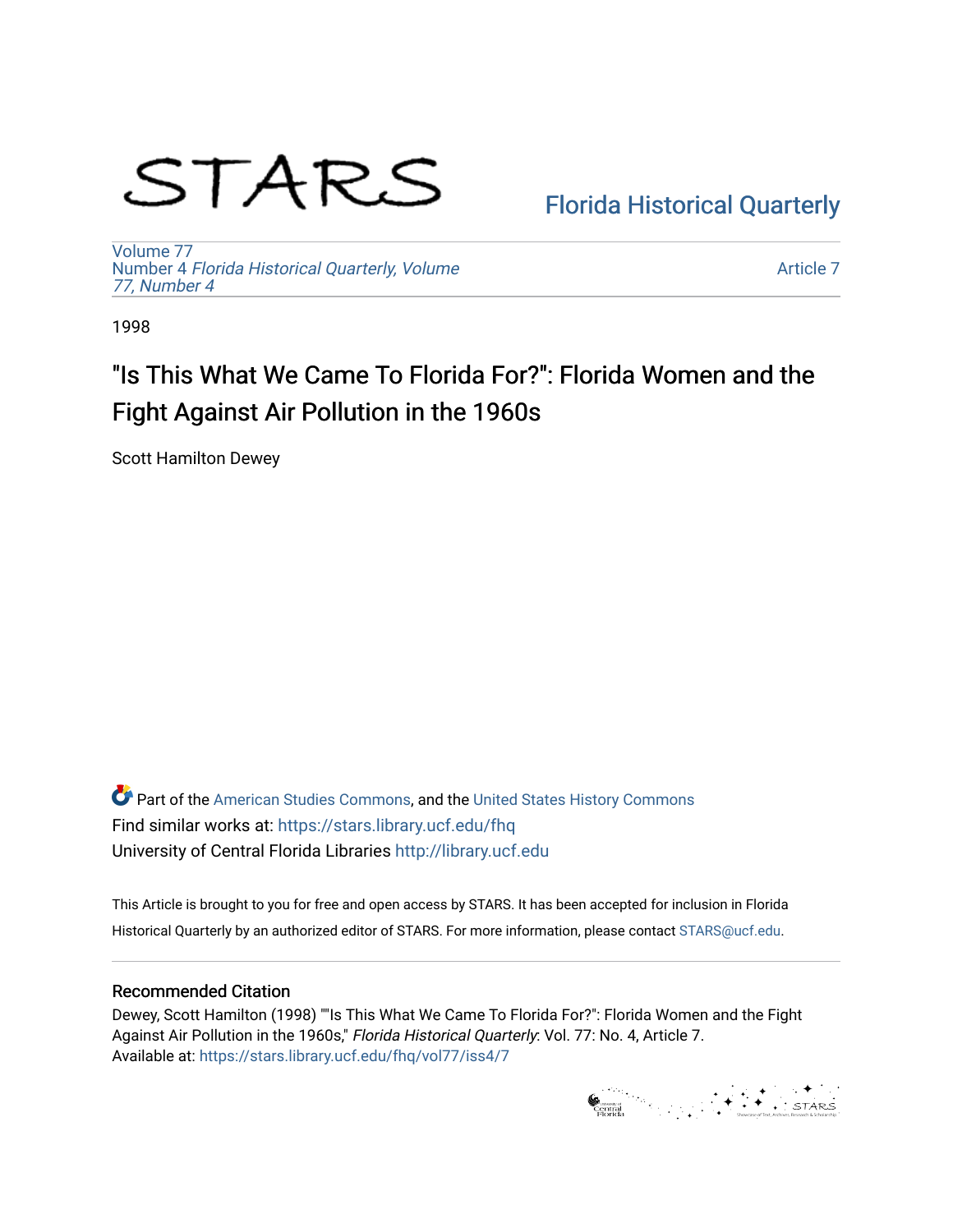Dewey: "Is This What We Came To Florida For?": Florida Women and the Fig

#### "Is This What We Came To Florida For?": Florida Women and the Fight Against Air Pollution in the 1960s

#### by SCOTT HAMILTON DEWEY

*Somewhere along the line the American woman is bound to make certain that the air her family breathes is clean. The American woman is not only a great factor in the stimulation of public opinion but also is a dynamic factor in helping to bring about legislation that will promote the health and welfare of her family.*

> Miss Chloe Gifford, president General Federation of Womens Clubs, November 1958<sup>1</sup>

*An airborne irritant cost a few more women [in Jacksonville] their nylon stockings today but authorities said they were lucky they still had their health.*

*New York Times,* February 17, 1949

 $\bf{E}$  nvironmentalism sometimes has been characterized, and criticized, as primarily a men's movement. Most of the early criticized, as primarily a men's movement. Most of the early conservationists were indeed men preoccupied with outdoor recre-

Scott Hamilton Dewey is an adjunct professor of history at California State University in Los Angeles.

<sup>1.</sup> Quoted in Edwin N. Lightfoot, "Air Pollution," in *Conservation in Florida: Study Course Prepared for the Junior Women, Florida Federation of Women's Clubs,* 8, in U.S. Senate: Senate Office (373-1), Edmund S. Muskie Collection, Edmund S. Muskie Archives, Bates College, Lewiston, Maine.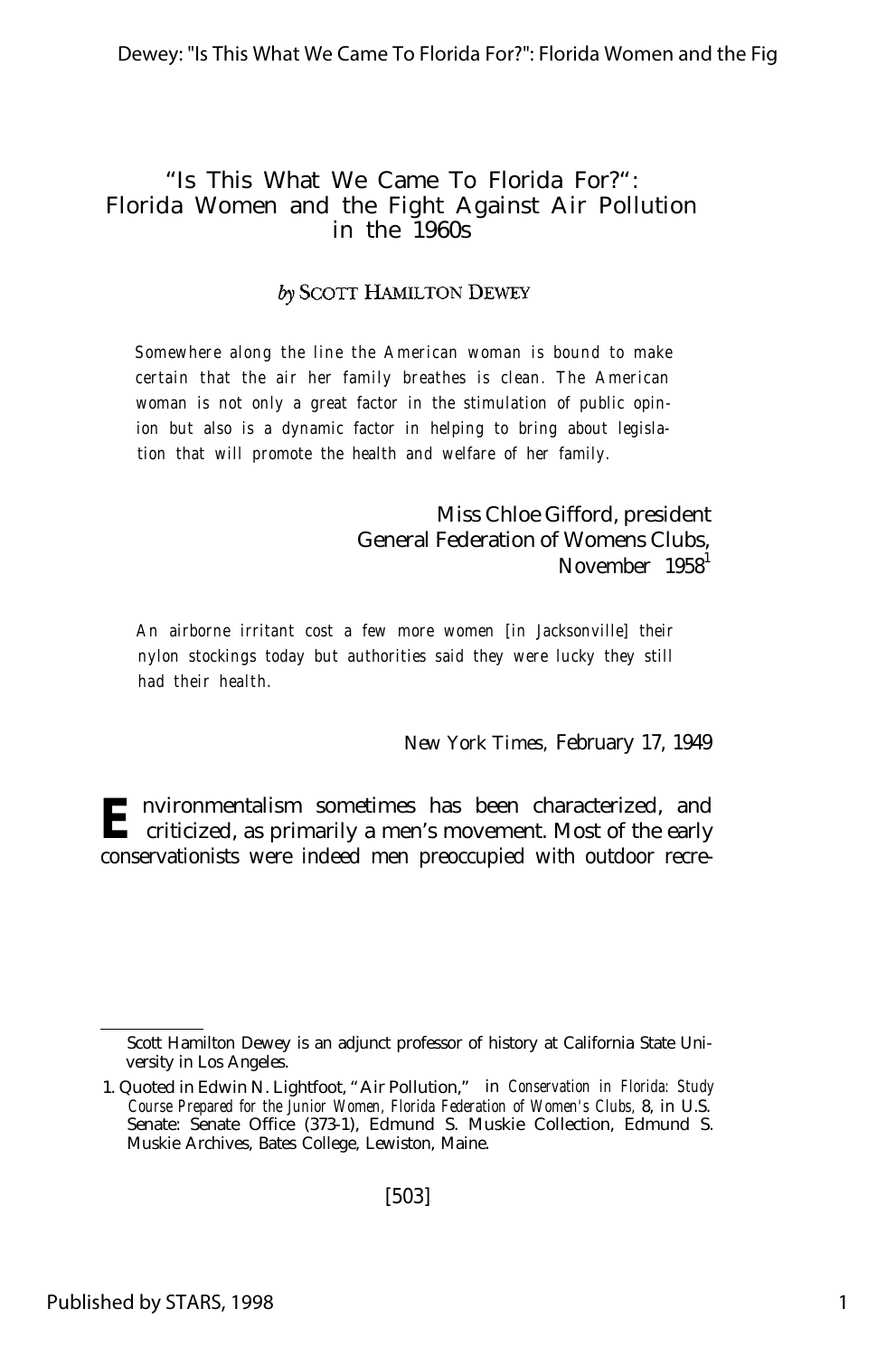ation and wilderness experiences.<sup>2</sup> Yet beginning in the late nineteenth century, women throughout the United States took a leading role in what would become by 1970 one of the most important branches of the environmental movement— the fight against air pollution. Although women reformers were never the only group combating air pollution, they frequently were among the most numerous and radical of such early environmental activists.

Although women's early efforts on behalf of environmental causes even before the emergence of the environmental movement at the end of the 1960s have been relatively ignored, women were determined opponents of industrial air pollution, motivated by concerns over economic and aesthetic damage, and fears for the health of their families and communities. Whether or not they were aware of their predecessors, the activists of the 1960s could draw on a long tradition of female smoke-fighting stretching back to the Progressive Era and the early campaigns to make America's suddenly swollen, filthy, chaotic cities liveable. Adhering to the ethic of "civic motherhood," also known as "municipal housekeeping," turn-of-the-century reformers took the traditional women's duty to keep the home and family clean, safe, healthy, moral, and attractive and extended it to include the wider city and neighborhood. Smoke made homes and neighborhoods filthy and ugly, and was further perceived as a danger to health and even to morality. Along with such issues as playgrounds for children, sanitation, and the control of liquor, gambling, or prostitution, air pollution was an obvious target for these early female reformers. By challenging contemporary assumptions of many political and economic leaders that smoke posed no threat to health and was necessary for eco-

<sup>2.</sup> Regarding the environmental movement's allegedly excessive maleness, whiteness, middle-classness, or preoccupation with wilderness through history, see, for example, Marcy Damovsky, "Stories Less Told: Histories of US Environmentalism," *Socialist Review* 22 (October-December 1992), 11-54; Mark Dowie, *Losing Ground: American Environmentalism at the Close of the Twentieth Century* (Cambridge, Mass., 1995), 14-26 and generally; William C. Tucker, *Progress and Privilege: America in the Age of Environmentalism* (Garden City, 1982); and Aaron Wildavsky, "Aesthetic Power or the Triumph of the Sensitive Minority Over the Vulgar Masses: A Political Analysis of the New Economics," in Roger Revelle and Hans H. Landsberg, eds., *America's Changing Environment* (Boston, 1970), 147- 60. Of course, some women also took a strong interest in wilderness conservation, such as Florida's famous defender of the Everglades, Marjory Stoneman Douglas, author of *The Everglades: River of Grass* (New York, 1947). Women were also active in the Sierra Club and Audubon Society at the turn of the century, and Carolyn Merchant notes other early female conservationist activities in "Women of the Progressive Conservation Movement, 1900-1916," *Environmental Review* 8 (Spring 1984), 57-85. Given this record, it seems that the attack on the early conservation movement for being too male may be overdrawn.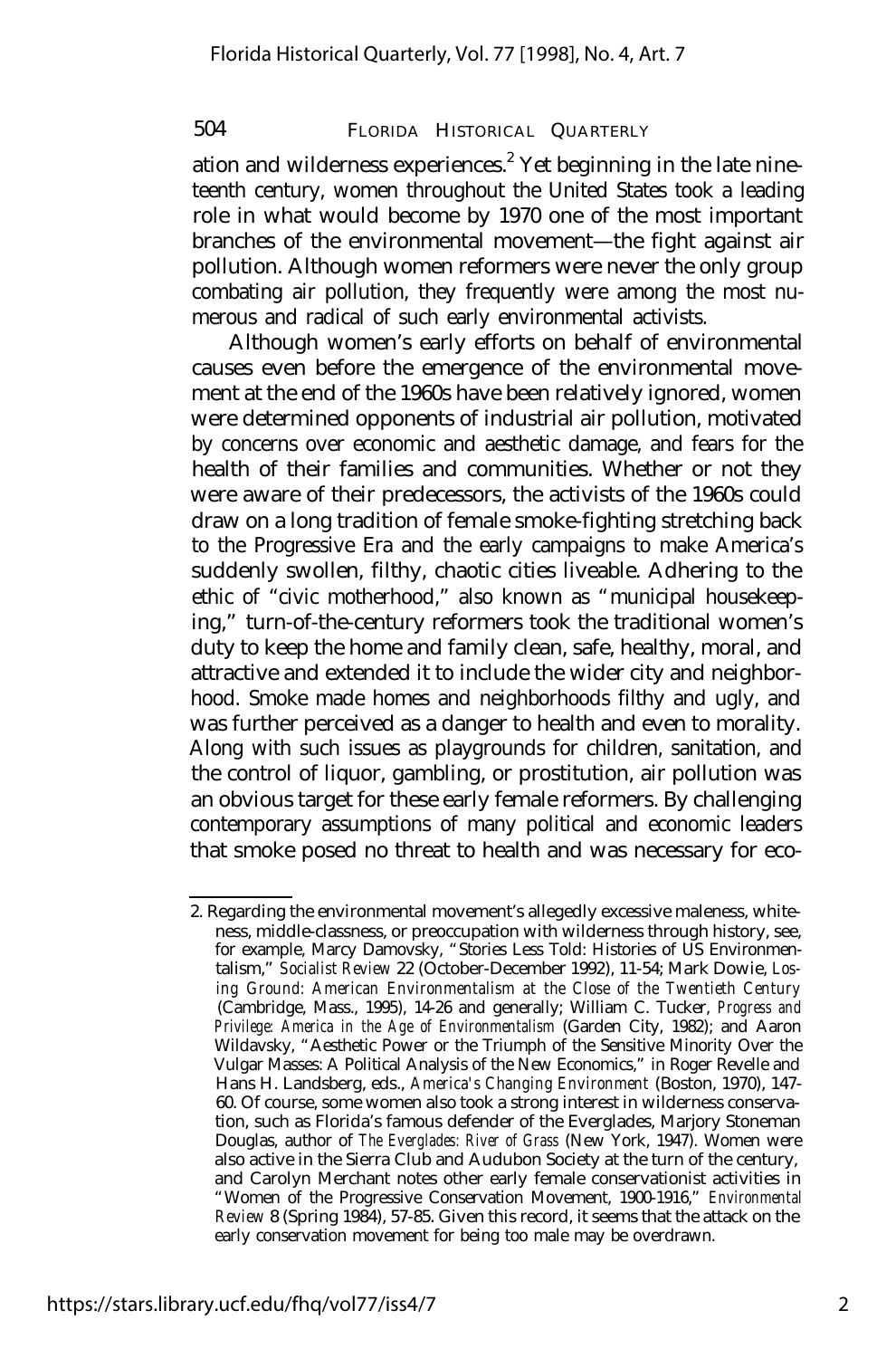nomic growth, the early female smoke-fighters also challenged men's grip on the reins of power in turn-of-the-century America. After 1962 and the publication of *Silent Spring,* the book that first exposed most ordinary Americans to ecological concepts and the danger of toxic chemicals, early female environmental activists could also look to the book's author, Rachel Carson, who paired traditional feminine preoccupations with the health and safety of family and community with wider ecological concerns while personally confronting the masculine realm of the scientific professions. Postwar female air pollution fighters likewise adopted the ethic of civic motherhood. These activists used the traditional feminine role as protector of the home as a foundation for environmental activism and as an indirect challenge to male authority.<sup>3</sup>

<sup>3.</sup> The fullest discussion of turn-of-the-century smoke control efforts in the United States and the first historical study to recognize women's crucial and relatively radical role in air pollution control is Robert Dale Grinder, "The Anti-Smoke Crusades: Early Attempts to Reform the Urban Environment, 1893-1918" (Ph.D. diss., University of Missouri, 1973). See also Grinder, "The Battle for Clean Air: The Smoke Problem in Post-Civil War America," in Martin Melosi, ed., *Pollution and Reform in American Cities, 1870-1930* (Austin, 1980), 83-103; Maureen A. Flanagan, "The City Profitable, The City Livable: Environmental Policy, Gender, and Power in Chicago in the 1910s," *Journal of Urban History* 22 (January 1996), 163-90, and Harold L. Platt, "Invisible Gases: Smoke, Gender, and the Redefinition of Environmental Policy in Chicago, 1900-1920," *Planning Perspectives* 10 (January 1995), 67-97. There are few if any studies discussing the role of women in air pollution control after the Second World War. For more general background on women's early participation in other environmental battles, see also Suellen M. Hoy, "'Municipal Housekeeping': The Role of Women in Improving Urban Sanitation Practices, 1880-1917," in Melosi, ed., *Pollution and Reform in American Cities,* 173-98; Merchant, "Women of the Progressive Conservation Movement, 1900-1916," 57-85; and Raymond W. Smilor, "Toward an Environmental Perspective: The Anti-Noise Campaign, 1893-1932," in Melosi, ed., *Pollution and Reform in American Cities,* 135-51. Regarding the notion of "civic motherhood" and its relation to environmental and other reforms, see Grinder, "The Anti-Smoke Crusades," 22, 33, 95-102. For more general information on the ideology of civic motherhood and women's participation in reform movements of the late nineteenth and early twentieth centuries, see Carl N. Degler, *At Odds: Women and the Family* in *America from the Revolution to the Present* (New York, 1980), 279-361; Kathleen D. McCarthy, "Parallel Power Structures: Women and the Voluntary Sphere," in Kathleen D. McCarthy, ed., *Lady Bountiful Revisited: Women, Philanthropy, and Power* (New Brunswick, 1990), 1-23; and Anne Firor Scott, "Women's Voluntary Associations: From Charity to Reform," in McCarthy, ed., *Lady Bountiful Revisited,* 44-46 and generally. For a helpful discussion of women's participation in the environmental movement since 1970, see generally Robert Gottlieb, *Forcing the* Spring: *The Transfbmation of the American Environmental Movement* (Covelo, Calif., 1993). Regarding Rachel Carson, her beliefs, and her defiance of male scientists or her status as an inspiration for later ecofeminists, see Linda Lear, *Rachel Carson: Witness for Nature* (New York, 1997), 259-60, 429-30, and generally; Mary A. McCoy, *Rachel Carson* (New York, 1993), 106-107; and Carol B. Gartner, *Rachel Carson* (New York, 1983), 17-18 and generally.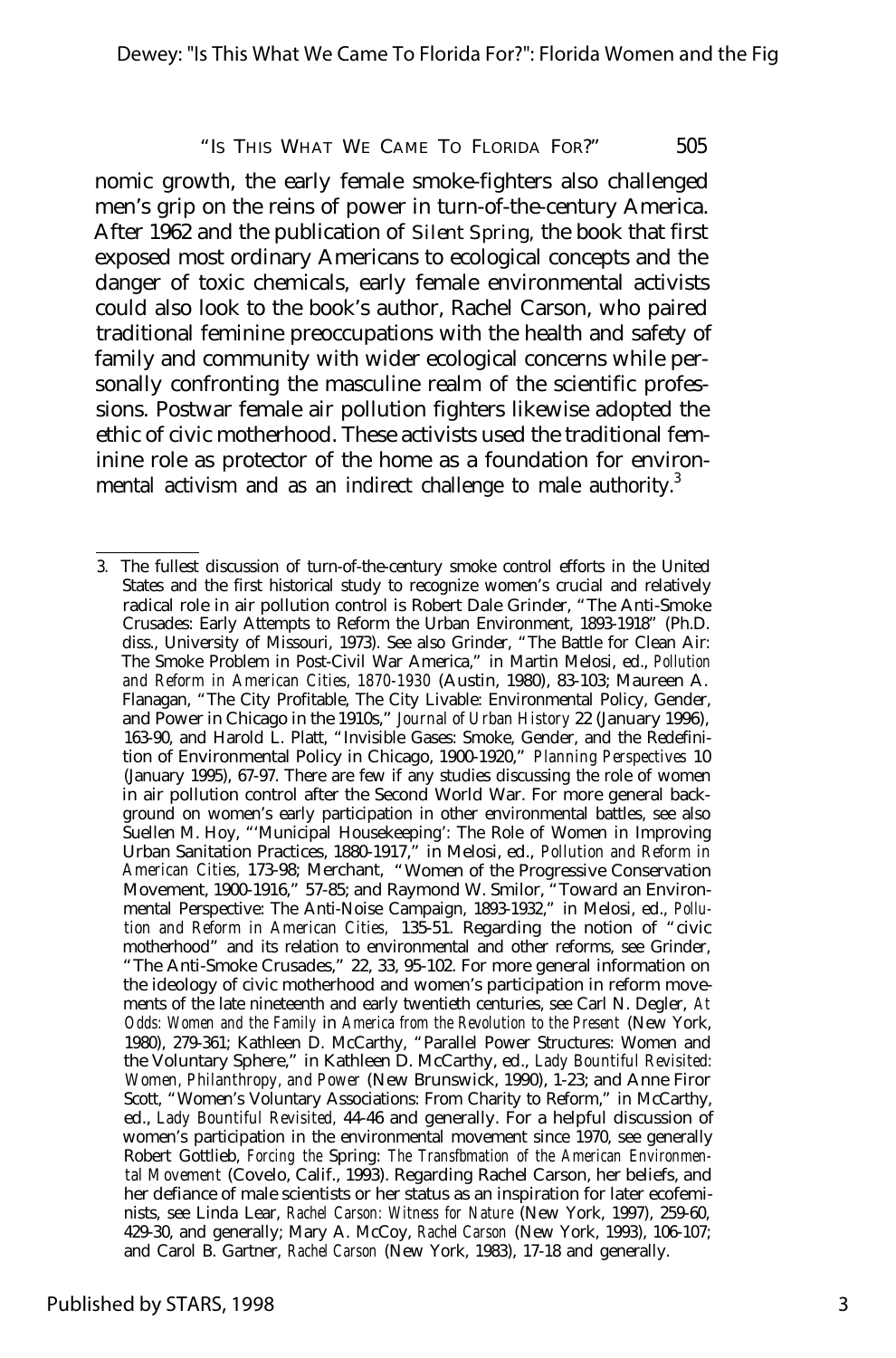Florida women joined in this postwar activism, becoming aggressive advocates for air pollution control in Jacksonville, Miami, and the central Florida phosphate belt, where serious pollution threatened injury to health as, well as economic and aesthetic damage. Despite a common tendency to view environmentalism as a hobby of the affluent, and despite the fact that middle-class clubwomen with greater leisure opportunities and resources traditionally dominated women's political and social reform movements in the United States, working-class Florida women from a poor, blighted neighborhood in Jacksonville fought air pollution along with senior citizens and middle-class clubwomen from other parts of the state. Rallying to the defense of home, family, and community, these women persisted in their efforts despite often substantial resistance from business and government in an aggressively probusiness, pro-development state that cavalierly traded environmental quality for jobs and industrial growth during the early decades after World War II. Although such stubborn opposition to clean-up brought long, frustrating delays in pollution control, the efforts of Florida women to mobilize their neighbors and put pressure on public officials kept the issue from being swept aside during the years before the major surge in nationwide public environmental awareness and governmental action around 1970.<sup>4</sup>

By the 1960s after several decades of mostly frantic and unregulated economic and demographic growth, the state of Florida was beset with many serious environmental problems that threatened to undo many of the special attributes that had made it seem a tropical paradise to so many Americans. For instance, expansion of residential development, tourist facilities, and agriculture destroyed habitat of the peninsula's exotic flora and fauna. As early as 1929, naturalist John Kunkel Small bemoaned the "wholesale devestation of the plant covering, through carelessness, thoughtlessness, and vandalism [that was] everywhere apparent" and predicted that "the future of North America's most prolific para-

<sup>4.</sup> For background on Florida's rapid, sometimes reckless industrialization, see Raymond F. Dasmann, *No Further Retreat: The Fight to Save Florida* (New York, 1971), 52; Charlton W. Tebeau, *A History of Florida* (Coral Gables, 1971), 271-78, 409-410, 416-18; Michael Gannon, *Florida: A Short History* (Gainesville, 1993), 47, 61, 85; David Nolan, *Fifty Feet in Paradise: The Booming of Florida* (New York, 1984), 118; and Charles I. Harding, Samuel B. McKee, and Jean J. Schueneman, *A Report on Florida's Air Resources* (Jacksonville, 1961), 28. For relevant background on the similar patterns of industrialization and economic development in the South following the Civil War, see generally James C. Cobb, *Industrialization and Southern Society, 1877-1984* (Lexington, 1984).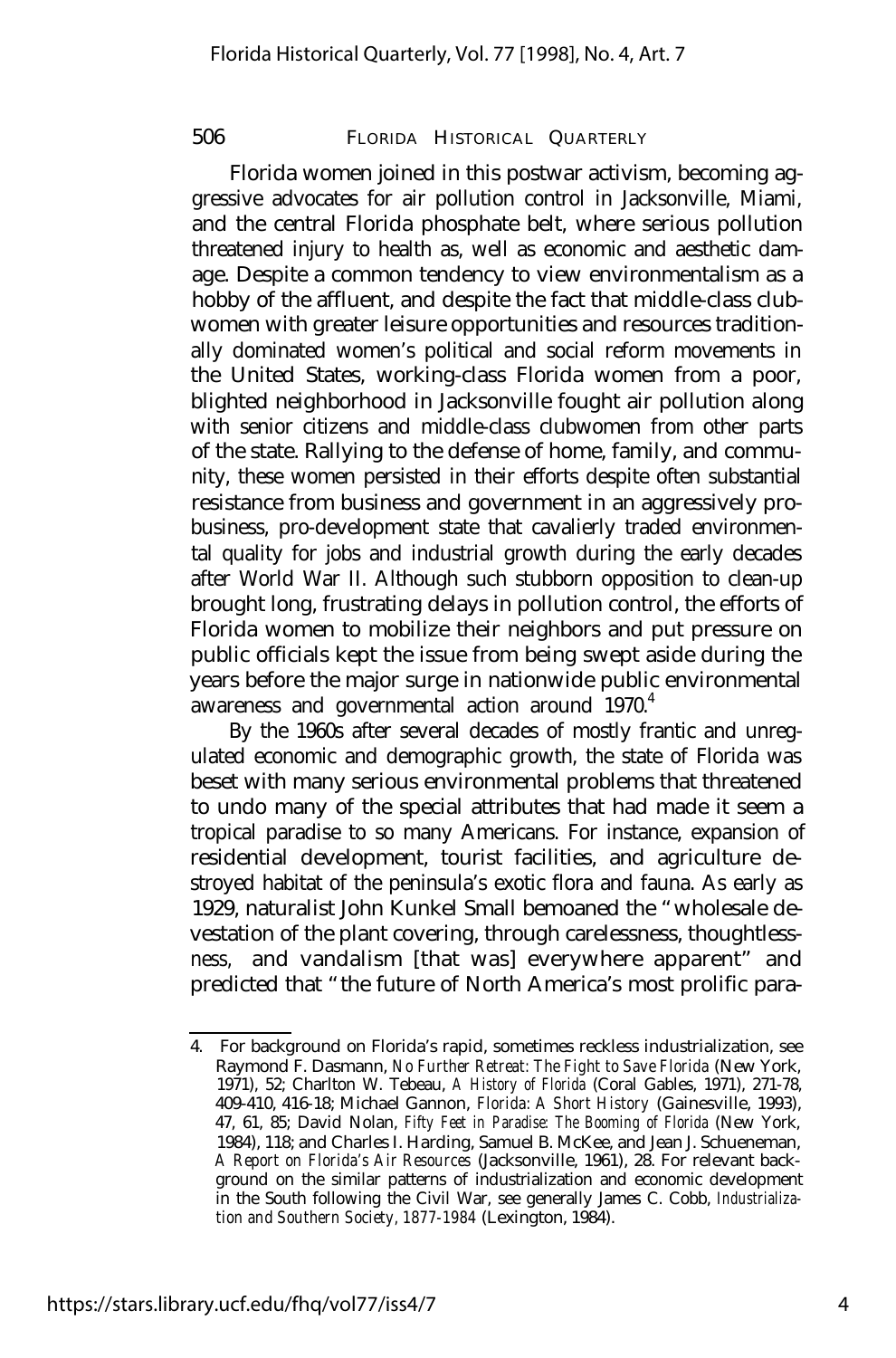dise seems to spell DESERT." Fellow naturalist Thomas Barbour in 1944 characterized the state as "a vanishing Eden" in his book of that name. By the postwar period, the threats to wildlife and habitat from development had grown exponentially. The Everglades and other wetland areas faced injury from residential construction or agricultural use, road building, diversion of fresh water for residential or agricultural consumption, and proposed major construction projects such as the Cross-Florida Barge Canal or the Miami Jetport. Coastal saltwater marshes and mangrove swamps were dredged and filled to make building sites for more seaside homes or resorts, and coastal marine life and coral reefs were threatened by urban sewage, oil pollution, or even the thermal pollution from the new Turkey Point nuclear generating station. Meanwhile, the state's population continued to explode, more than doubling between 1950 and 1970, and tourists continued to throng Florida's beaches and other scenic or recreational attractions. As with the nation's other tropical paradise, Hawaii, Americans and foreign visitors threatened to love Florida to death.<sup>5</sup>

Along with development pressures threatening scenic and recreational resources, mostly in the more exotic southern part of the state, Florida also faced industrial pollution problems more typical of other states oriented toward resource extraction. Northern counties suffered serious water pollution from an almost totally unregulated paper pulp industry that severely contaminated streams and rivers. In the phosphate belt of central Florida, mining and processing operations created storage ponds full of sludge or acidic wastes that ruined rivers and killed fish when impoundment dams periodically broke. In its desperation to gain industry and jobs, Florida classified certain waterways as "industrial rivers," essentially turning them into sewers into which virtually unlimited quantities of industrial effluent could be dumped with impunity. Meanwhile, state authorities hesitated to take action against pollut-

<sup>5.</sup> Quotations from C. Richard Tillis, "The Spaceship Earth," in W. Ross McCluney, ed., *The Environmental Destruction of South Florida* (Coral Gables, 1971), 5-6. For a good overview of the threats to Florida's special ecosystems in the 1960s, see generally McCluney, ed., *The Environmental Destruction of South Florida,* and Dasmann, *No Further Retreat: The Fight to Save Florida.* For an interesting, impressive study of urban growth in Florida and efforts to manage it properly, see generally R. Bruce Stephenson, *Visions of Eden: Environmentalism, Urban Planning,* and *City Building in St. Petersburg, Florida, 1900-1995* (Columbus, 1997). Stephenson notes a sudden change in Florida policy from nearly pure boosterism to a new environmental awareness and sense of ecological limits in development policy during the early 1970s. See pp. 143-48.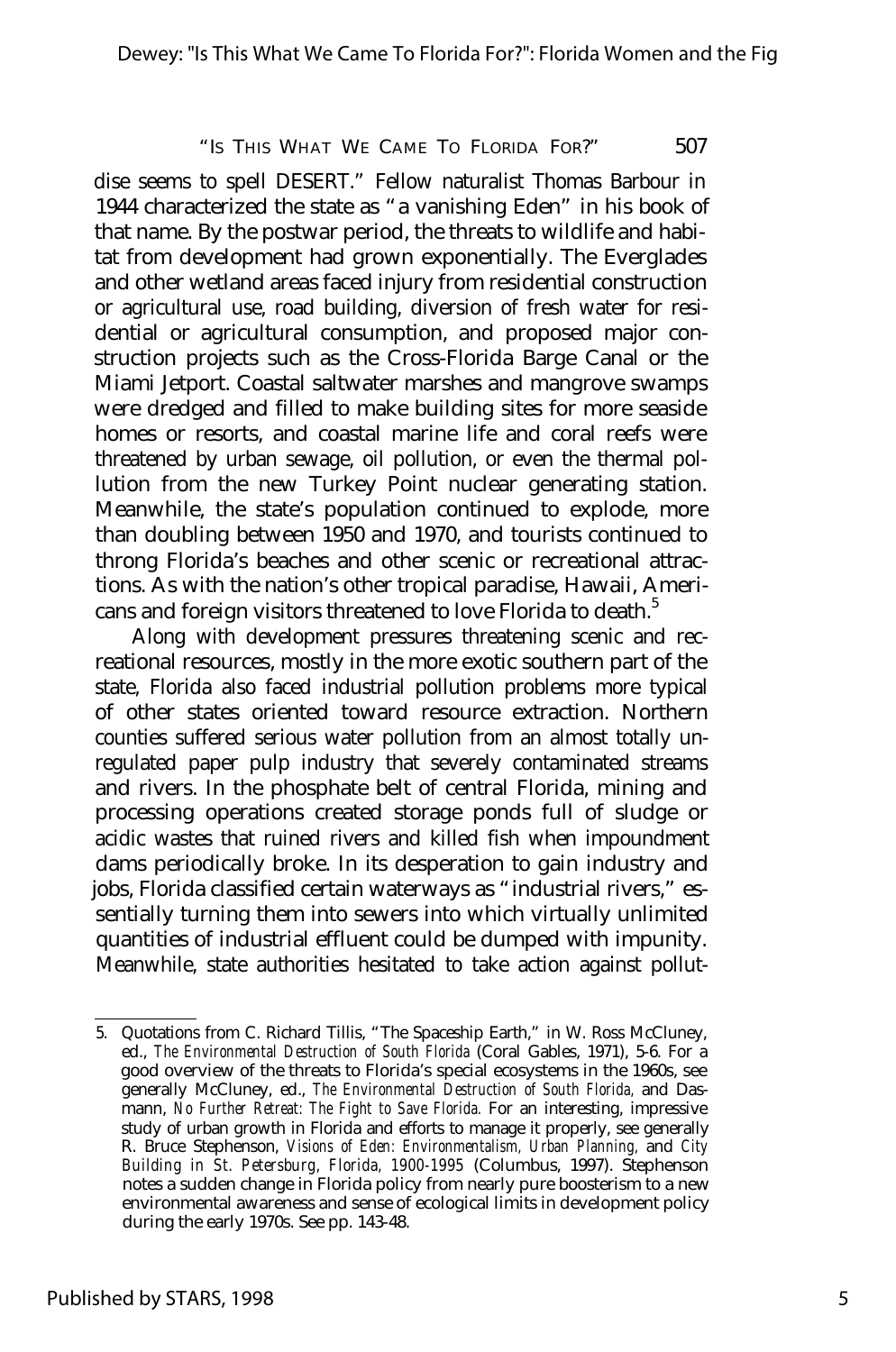ing industries. Florida's fresh water and coastal environments were further threatened with contamination by runoff of pesticides and fertilizer from agricultural operations. Like other mining operations throughout the nation, the Florida phosphate industry simply dumped mining spoil into sterile heaps next to the excavations, leaving a blasted and useless landscape, though significant progress was made on reclaiming mined areas during the 1960s. $^6$ 

In addition to these other, better-known environmental problems, parts of Florida suffered from serious air pollution. By far the worst such situation existed in the phosphate belt. During the postwar years up to 1970, air pollution was often wrongly presumed to be strictly a big-city problem. Yet between 1948 and 1970, the phosphate industry in rural central Florida, which processed raw minerals into chemical fertilizer and released large amounts of fluorides and sulfur oxides into the air, caused serious damage to surrounding cattle ranchers and citrus farmers, and provoked bitter complaints from other residents. This industry, located mostly in Polk and Hillsborough Counties to the east of Tampa, became the most serious air polluter in Florida and one of the most notorious in the nation.<sup>7</sup>

The emergence of a major extractive industry monopolized by a handful of large, powerful corporations could not help but greatly alter the culture of a mostly rural area traditionally devoted to raising cattle and citrus fruit. For many local citizens in Polk and Hillsborough Counties, however, the most crucial change had begun, almost unnoticed, in the late 1940s and early 1950s, when phosphate mining companies began to branch out into the chemical processing of fertilizer. Traditionally, the extraction, separa-

<sup>6.</sup> Regarding the paper industry and the industrial stream classification, see David Helvarg, *The War Against the Greens* (San Francisco, 1994), 371-79. Regarding the water pollution and land reclamation problems of the phosphate industry, see Arch Frederic Blakey, *The Florida Phosphate Industry: A History of the Development and Use of a Vital Mineral* (Cambridge, Mass., 1973), 113-21.

<sup>7.</sup> The air pollution problem of the central Florida phosphate belt became so serious and notorious that it was included on the agenda for 1964 United States Senate field hearings on air pollution as the only rural area among betterknown urban problem areas such as Los Angeles, Denver, Chicago, and New York City. Later, in 1969, when *Life* magazine reflected the growing national anxiety over the environment by publishing shocking photographs of some of the nation's most notorious air pollution problems, central Florida was again featured along with the big cities. See "Air Pollution," *Life,* February 7, 1969 38- 50. For helpful background on the development of the Florida phosphate industry, see Blakey, *Florida Phosphate Industry,* 9-14, 19-20, 25-27, 34-35, 39, 56, 60-75, 90-97, 100-104; Lewis D. Harris, "The Florida Phosphate Industry and Air Pollution" (master's thesis, Florida State University, 1967), 7-14.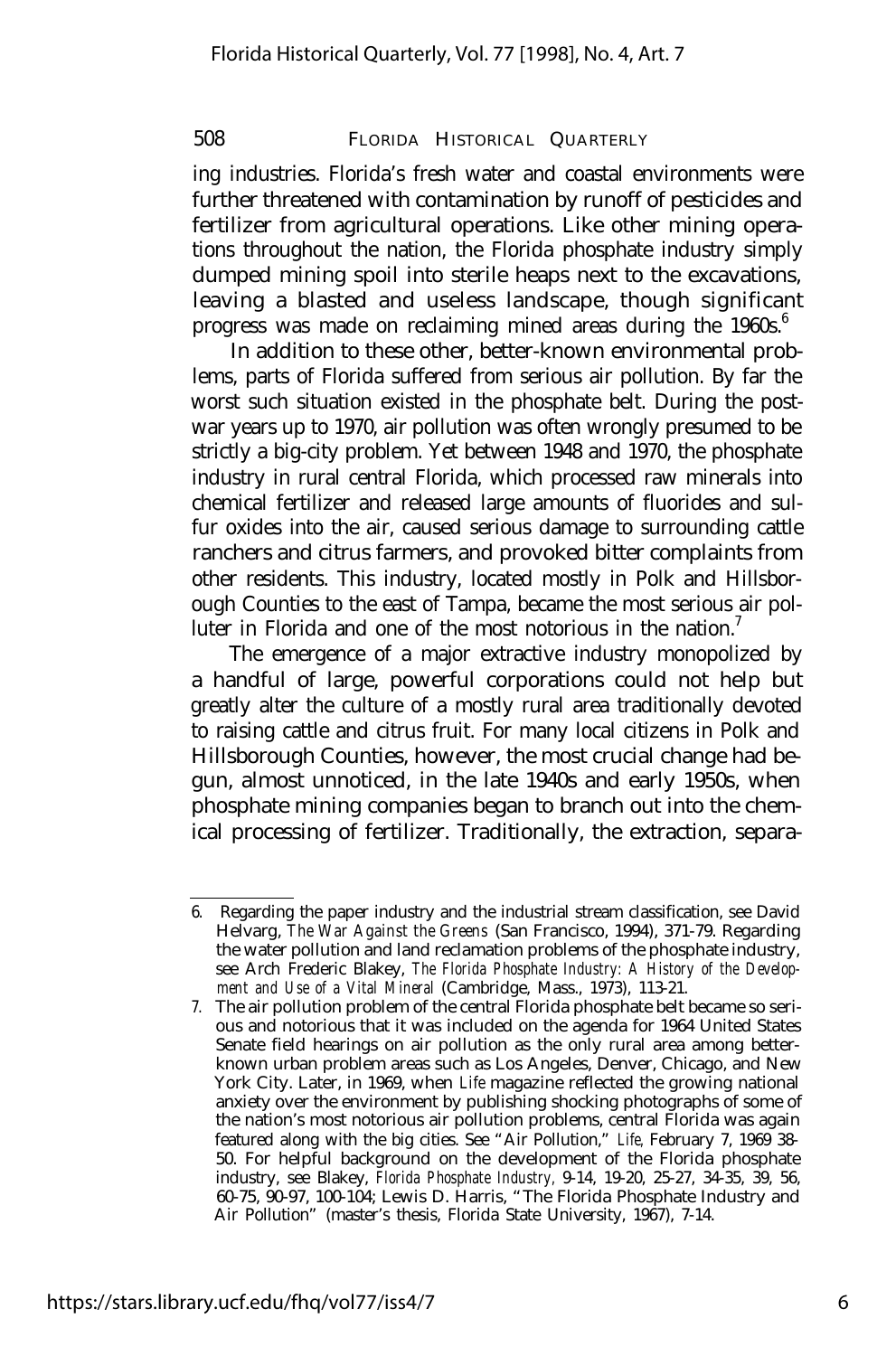tion, and crushing of mineral phosphates had produced dust and spoil but little else, and the product was shipped elsewhere without further chemical refining. However, after 1948, when the Armour Agricultural Chemical Company opened the first local chemical fertilizer plant and sulfuric acid plant for producing superphosphate, a compound with more usable phosphorous, and phosphoric acid for making triple superphosphate, the phosphate industry's emissions to the air and water grew progressively more complex and damaging to local residents.

In addition to requiring treatment with acid to unlock more available phosphate ions than could be gotten from unprocessed phosphate rock, the Florida deposits also contained significant amounts of fluoride that had to be removed before nourishing phosphates could be released. The various sulfur and nitrogen oxide byproducts of the chemical processing of phosphates were potentially harmful when released into the environment, but even more damaging to local residents were the fluoride emissions released during the processing, drying, and curing of phosphates. Fluorides from the phosphate processing plants were emitted as dusts or gases to blow freely through the surrounding countryside, with the chemically active fluorine atoms in them ready to react anew with whatever they contacted.<sup>9</sup>

Airborne fluorides were not only a potentially serious human health hazard if present in high enough concentrations; they also

<sup>8.</sup> Blakey, *Florida Phosphate Industry,* 94-95, 108-109; Harding et al., *Report on Florida's Air Resources,* 22. Harding et al. attribute the phosphate mining companies' decision to move into chemical processing to increased freight rates following World War II.

<sup>9.</sup> Blakey, *Florida Phosphate Industry,* 9-12, 94-95, 108-109; Harris, "Florida Phosphate Industry and Air Pollution," 2-4, 27-35; Harding et al., *Report on Florida's Air Resources,* 22-27; *Florida Health Notes,* Special Edition, "Clean Water— Clean Air," 48 (December 1956), 221, in file "Florida (Polk County)," U.S. Public Health Service, Air Pollution Engineering Branch: Correspondence, 1959- 1960, RG 90, Accession Number NN3-090-91-003, National Archives, Washington, D.C. [hereafter NA] Since fluorine is one of the most chemically active elements, it is almost invariably found in compounds with other elements known generically as fluorides. The phosphates in Florida's natural phosphate deposits are rendered largely unusable due to the presence of fluorine, which bonds very tightly to the tricalcium phosphates, making them insoluble in water and hence unavailable to plants and animals, causing stunted growth and reproductive difficulties. A process known as beneficiation involves breaking the relatively insoluble tricalcium phosphate structure into more water-soluble monocalcium phosphates and removing the fluoride. Phosphates are also used for many purposes other than fertilizer; see the Florida Phosphate Council's pamphlet, *Phosphate: Florida's Hidden Blessing— Mineral of Life* (Lakeland, 1966).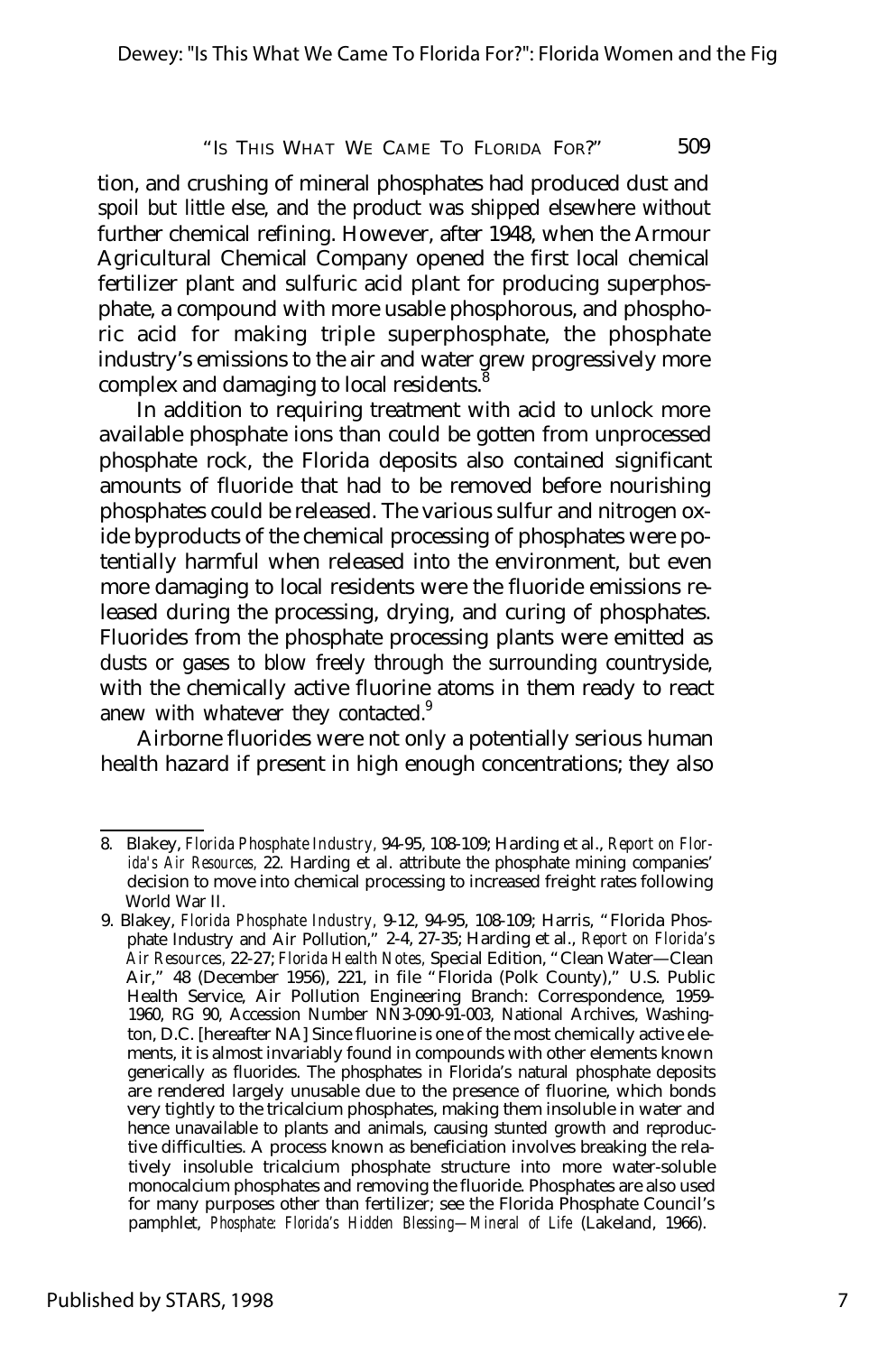proved harmful to many of the traditional mainstays of the local economy of central Florida, including cattle ranching, citrus growing, truck farming, and the raising of gladiolus flowers.<sup>10</sup> Hardest hit in central Florida's Polk and Hillsborough Counties were the major livestock and citrus industries, although at first, few knew what was afflicting their livelihoods. In 1949, Florida was one of the largest cattle-producing states in the nation, and Polk County had more cattle than any other county in Florida. Florida was also the nation's leading supplier of oranges, limes, lemons, and grapefruit, and Polk was square in the center of the state's great citrus belt, producing a quarter of the state's citrus crop and sixteen percent of the nation's citrus during the 1950s. However, by that time, Polk County was also the center of the nation's phosphate industry. Florida alone produced nearly eighty-six percent of the nation's phosphates and thirty percent of the world total. The great majority of this activity was squeezed into an area about twenty-five miles wide and thirty miles long centered on the town of Bartow and including towns such as Lakeland and Mulberry in western Polk County, as well as slivers of Hillsborough County to the west and Manatee County to the southwest. Central Floridians would soon learn that the traditional economic mainstays and the newcomer really did not mix, as citrus leaves and fruit failed to develop properly while cattle sickened and starved from fluorine poisoning. Although it took a few years before scientists realized the connection with the phosphate industry's fluoride emissions, by the early 1950s, state citrus experts and veterinary researchers at universities in Florida and Georgia had found this  $link<sup>11</sup>$ .

<sup>10.</sup> Blakey, *Florida Phosphate Industry,* 109; Harris, "Florida Phosphate Industry and Air Pollution," 40. For further information on the effects of fluorides on animal, plant, and human health, see generally National Research Council Committee on Biologic Effects of Atmospheric Pollutants, *Fluorides* (Washington, D.C., 1971); National Research Council Subcommittee on Fluorosis, *Effects of Fluorides in Animals* (Washington, D.C., 1974); National Research Council Subcommittee on Health Effects of Ingested Fluoride, *Health Effects of Ingested Fluoride* (Washington; D.C., 1993).

<sup>11.</sup> Blakey, *Florida Phosphate Industry,* 108-109; Harris, "Florida Phosphate Industry and Air Pollution," 14, 40-45; Harding et al., *Report on Florida's Air Resources,* 42- 44; Statement of Donald S. McLean, in U.S. Senate, Subcommittee on Air and Water Pollution, 88th Cong., 2d Sess., *Clean Air: Field Hearings Held on Progress* and Program Relating to the Abatement of Air Pollution, Tampa, Florida, February 20, 1964 (Washington, D.C., 1964) [hereafter 1964 *Senate Field Hearings],* 779, 792-93; Thomas D. Crocker, "Some Economic Aspects of Air Pollution Control With Special Reference to Polk County, Florida" (Ph.D. diss., University of Wisconsin— Milwaukee, 1968), 64, 72.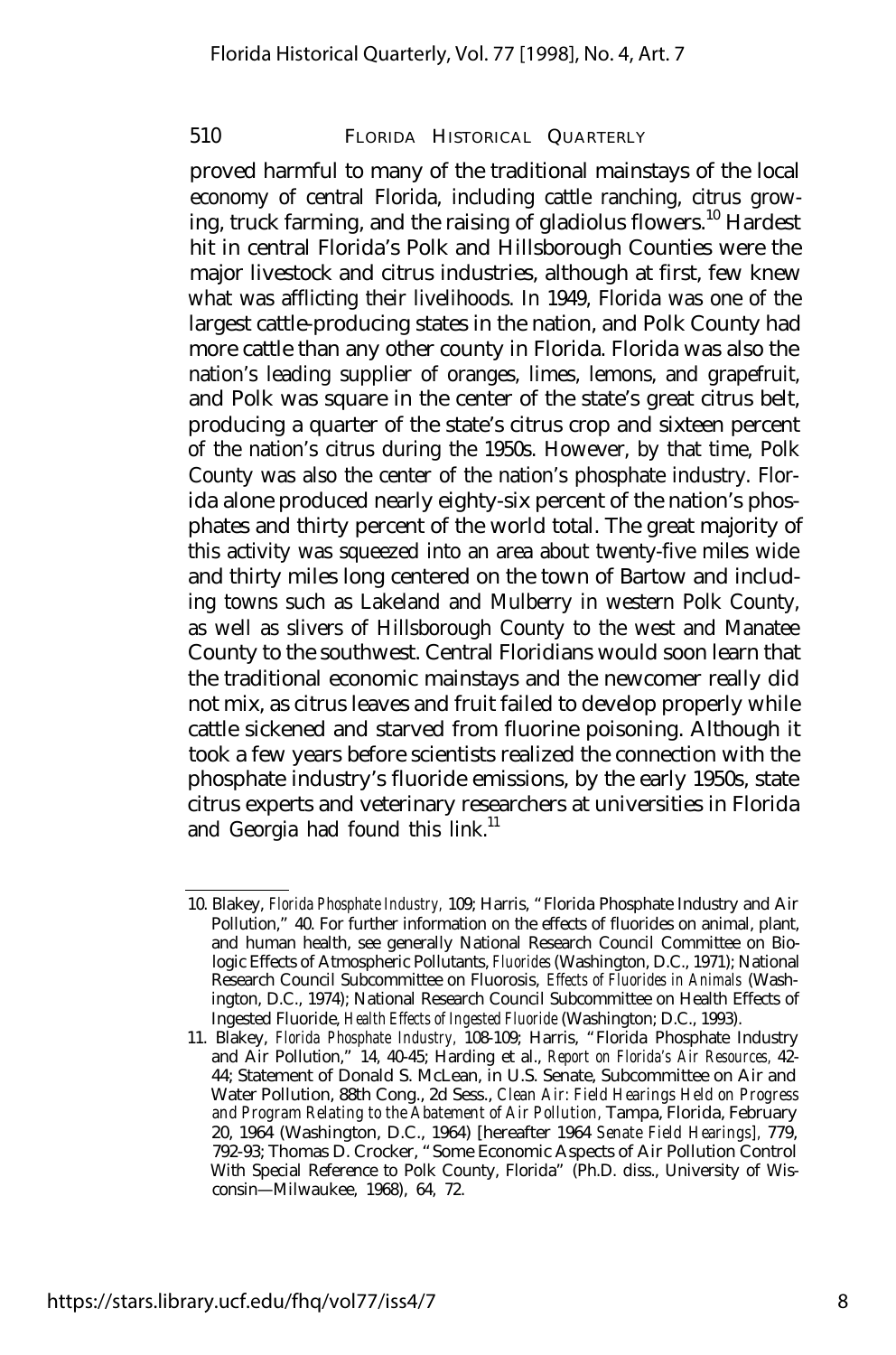As they came to comprehend the extent of the pollution, local citizens mobilized to confront and abate the threat. A citizens' committee comprised of afflicted ranchers, large and small citrus growers, and other residents concerned about potential health risks or unhappy over damage ranging from ruined ornamental plants to corroded television aerials and car roofs formed in Polk County during the early 1950s, documented evidence of fluorine damage, and presented it to state and local authorities by  $1954$ <sup>12</sup> In 1955, as a result of their agitation, the state legislature created an interim committee to investigate the many public complaints about industrial air pollution in central Florida. After numerous public hearings between 1955 and 1957, this committee issued a report to the state legislature recommending that it establish a state air pollution control commission with authority to enact all needed control regulations, while state health officials began a limited program of sampling for atmospheric sulfur oxides and fluorides in central Florida. On June, 18, 1957, the state legislature passed a law creating the Florida Air Pollution Control Commission (APCC), a panel of nine (later ten) members representing government, industry, and the general public to hear and take action on complaints about air pollution in the state in conjunction with the State Board of Health. Chronic polluters were to be warned and given a chance to correct their problems voluntarily; however, if such "conference, conciliation, and persuasion" did not work within a given

<sup>12.</sup> The aggrieved agricultural producers in the phosphate belt included not only major landowners with extensive cattle or citrus holdings, but also smaller operators, such as Jane H. May, a retired schoolteacher with a six-acre orange grove, and Faye Dobbs and her husband, who had no irrigation system for their modest-sized citrus grove and had to try to water it by bucket during droughts. The expansion of Florida citrus production earlier in the twentieth century had led smaller landowners to join their wealthier neighbors in commercial citrus raising. Similarly, while the ranchers tended to be relatively wealthy, large landowners, there was variation in this, too, with some smaller landowners probably operating smaller, more marginal beef cattle-raising or dairying operations. Individual homeowners were also upset by the industrial emissions. See Jane H. May to United States Senator Edmund S. Muskie, February 23, 1964, U.S. Senate: Senate Office (1005-8), Muskie Collection; A. B. Howell and S. Opal Howell to Senator Muskie, February 20, 1964, in ibid.; "Exhibit Number 1 [Statement of Mrs. W. A. Dobbs]," in "Transcript: Proceedings of Hearings— Possible Effect of Fluorides on Citrus— before the Florida Air Pollution Control Commission, Lakeland, Florida, June 2-3, 1966," in file "OCC: Florida Air Pollution Commission," Records of the National Center for Air Pollution Control, 1967-1968, RG 90, Accession Number 70-A-4011, NA [hereafter NCAPC 1967-68, file "OCC: Florida APC"].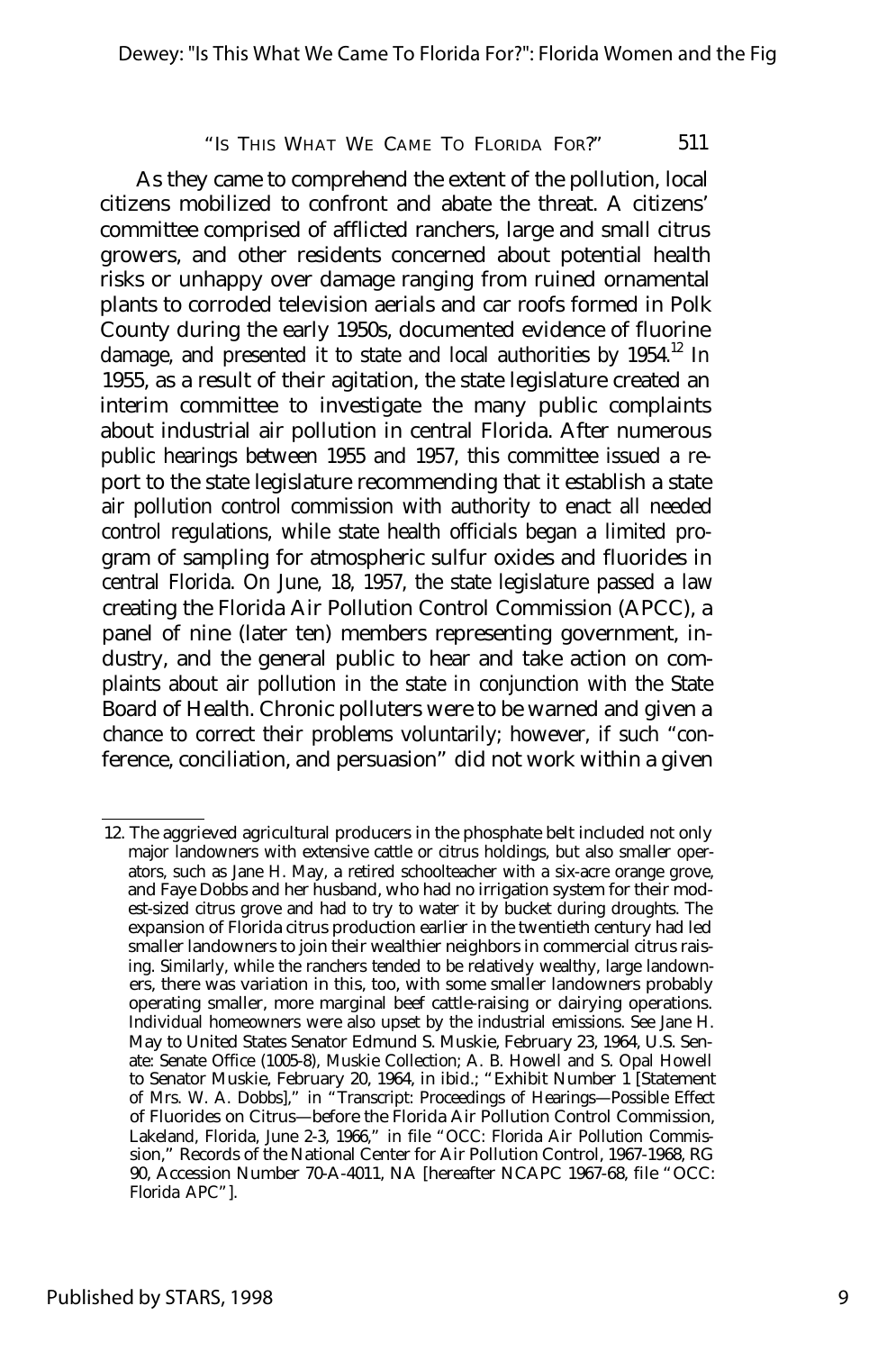time, the APCC could give an incorrigible polluter a final ultimatum backed with the threat of a court injunction against all further violations.<sup>13</sup>

After Governor Leroy Collins appointed the first commissioners in September 1957, unhappy residents of Polk County quickly called for the creation of an air pollution control district in the phosphate belt. By March 1958, the commission had created Florida's first air pollution control district, which covered Polk County. In July 1959, a similar district was created for Hillsborough County, and on June 10, 1960, these two districts were merged to form the Polk-Hillsborough County Air Pollution Control District, which for several years was the only one in the state. State authorities also set fluoride emissions standards and other regulations on the phosphate mills.<sup>14</sup>

Like their counterparts in other states during the 1950s and 1960s Florida officials proved reluctant to confront a powerful polluting industry bringing jobs and tax revenue to the state. The recurrent cries of local citizens for protection from the pollution brought soothing responses but little action. During the late 1950s the federal government also participated in some limited preliminary investigations into health effects on livestock and phosphate workers, and general impacts on the local community and economy. Federal officials found enough evidence to suggest a potentially serious, chronic problem, but in an era of limited federal funding for environmental purposes and jealously guarded states' rights, federal officials did little to follow up on their findings. Nevertheless, local citizens continued to demand action, complaining

<sup>13.</sup> Blakey, *Florida Phosphate Industry,* 110; Crocker, "Some Economic Aspects of Air Pollution Control," 240; Harding et al., *Report on Florida's Air Resources,* 52; *Florida Health Notes,* 221-22; Statement of Edwin N. Lightfoot in *1964 Senate Field Hearings,* 742; Statement of Robert W. Rutledge in ibid., 808; "Polk-Hillsborough," undated report from around December 20, 1963, based on Harding et al., in file "Cooperation 2— Florida," U.S. Public Health Service, Division of Air Pollution, Subject Files, 1963-1964, RG 90, Accession Number 67-A-1655, NA [hereafter DAP 1963-64, file "Cooperation 2— Florida"].

<sup>14.</sup> Blakey, *Florida Phosphate Industry,* 110; Harding et al., *Report on Florida's Air Resources,* 52; Statement of Edwin N. Lightfoot, 742; Statement of Robert W. Rutledge, 808; Herman F. Steele to Florida Air Pollution Control Commission, October 19, 1957, and attached Resolution of Florida Citrus Mutual, in DAP 1963-64, file "Cooperation 2— Florida."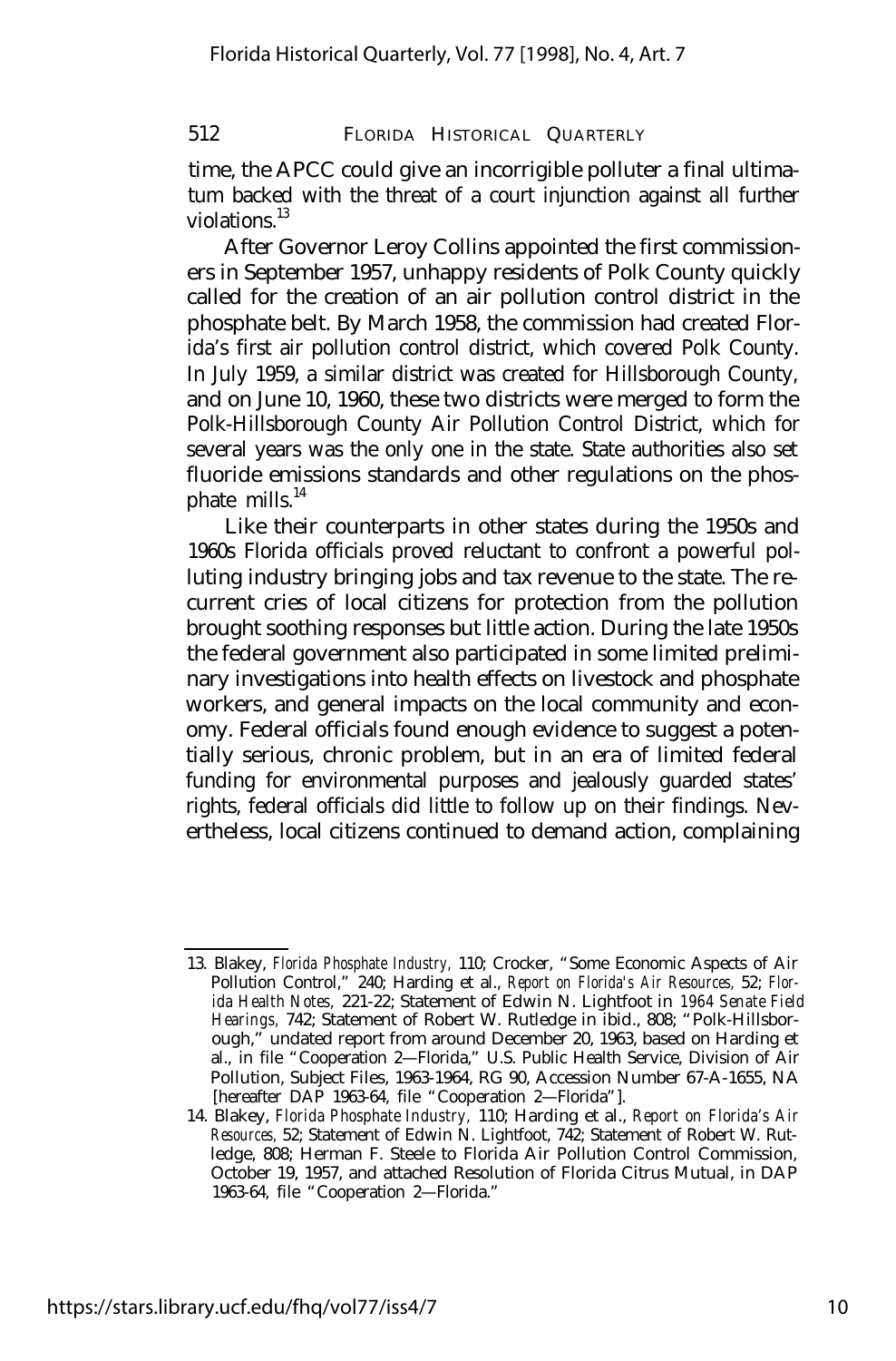directly to federal officials as they lost faith in getting any response from their state government.<sup>15</sup>

One of the leading citizen activists against the local pollution plague, and probably the most persistent, was Harriet N. Lightfoot, a senior citizen and wife of a retired engineer. She began a new career as a community environmental activist as the "chairman" of the local Women's Club's Community Improvement and Air Pollution Committees and of the Division of Health of the Chamber of Commerce of Lakeland. When the Polk County Citizens' Committee on Air Pollution was founded in 1954, Lightfoot headed its Division of Health. From the late 1950s to the 1960s, as once-hopeful citizens became increasingly frustrated with the state's inaction, Lightfoot led the charge, prodding state and federal authorities to act. During the 1960s, she launched a one-woman letter-writing campaign to prevent state officials from ignoring the air pollution issue. For instance, in 1963, in a furious letter to the state APCC, Lightfoot complained of "various times during the past three months when the air was so bad that I just could not be out in it." She reported how she had repeatedly suffered "severe burning of the eyes and skin" causing "excruciating pain" requiring medical attention due to acidic phosphate plant emissions. "Gentlemen," she asked, "if this air contamination can do this to one's skin, what does it do to one's lungs? I came here nineteen years and some months ago to enjoy the fresh air and sunshine; but for the past

<sup>15. &</sup>quot;Visit to Florida Board of Health, Division of Industrial Hygiene," memo from Harry Heimann, M.D., April 17, 1957, in file "Florida Air 3-1-1," U.S. Public Health Service, Air Pollution Engineering Branch, Correspondence, 1959- 1960, RG 90, Accession Number NN3-090-91-003, NA [hereafter APEB 1959-60, file "Florida Air 3-1-1"]; "Division of Special Health Services— Air Pollution Medical Program: Trip Report," memo from Harry Heimann, April 25, 1957, in file "721.3- to Florida," U.S. Public Health Service, Air Pollution Medical Program, Project Records, 1955-1960, RG 90, Accession Number NN3-090-91-003, NA; U.S. Public Health Service Occupational Health Program and Florida State Board of Health, *Industrial Hygiene Survey of the Phosphate Industry in Polk County, Florida* (Washington, D.C., 1958), 1, 4, 5, 17, and generally; "Trip Report— Lakeland, Florida— July 24-26, 1957," memo from C. Stafford Brandt to Arthur C. Stern, July 31, 1957, in APEB 1959-60, file "Florida Air 3-1-1"; "Trip Report (A. C. Stern and C. S. Brandt)— Tampa, Florida— February 27-28, 1958," memo from Arthur C. Stern to Harry G. Hanson, March 7, 1958, in ibid.; letter and livestock inspection report from Dr. Norman L. Garlick, D.V.M., June 2, 1958, 4-7, in ibid.; Edwin N. Lightfoot to Assistant Surgeon General Mark D. Hollis, with attached "Proposed Outline of the Polk County Air Pollution Control Study," August 8, 1958, in ibid.; Lightfoot to Hollis, November 5, 1958, in ibid.; John H. Dewell to Harry G. Hensen [sic], January 26, 1959, in ibid.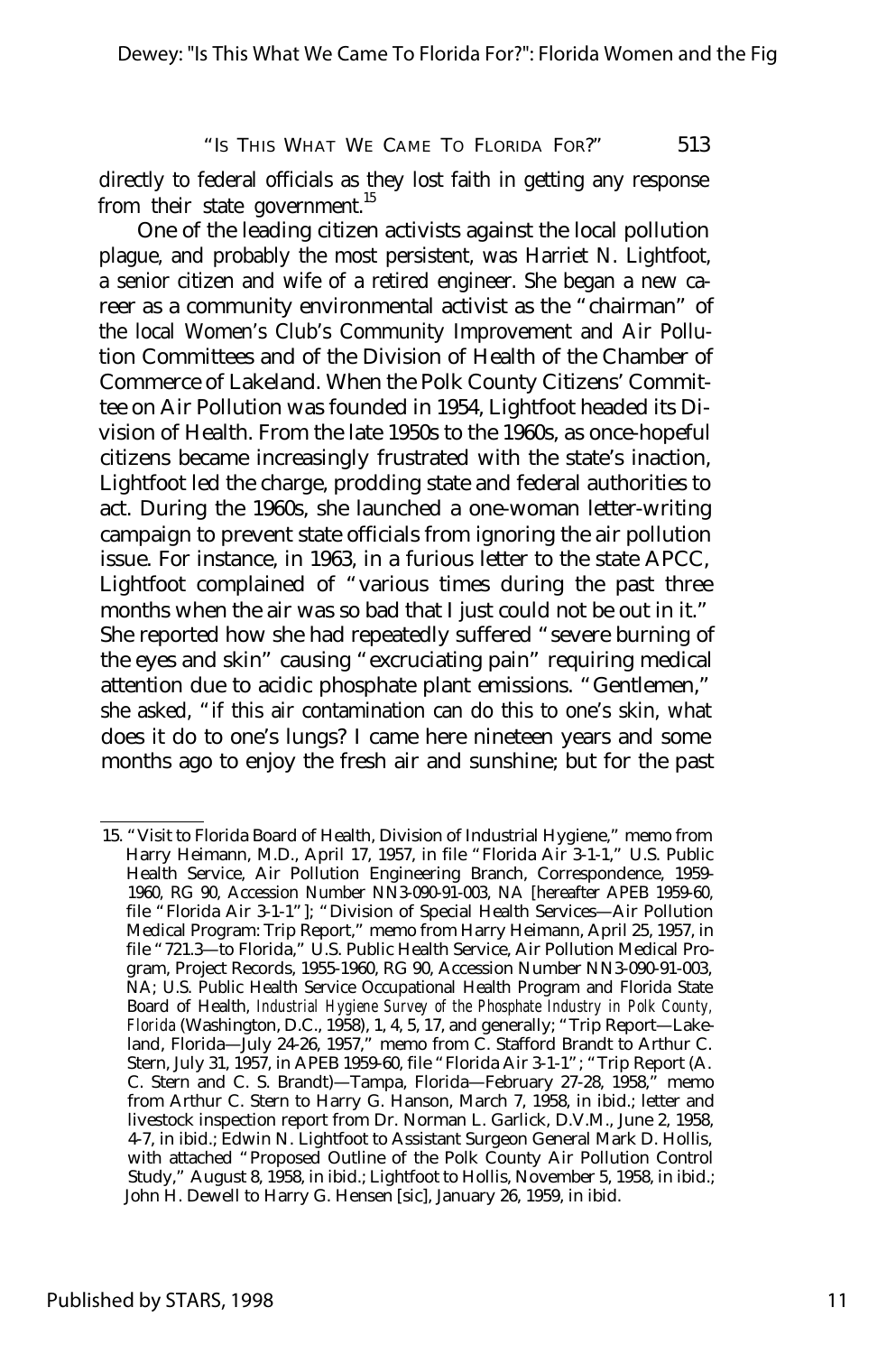eight years I have been forced to stay indoors when the wind comes from the phosphate processing plants." She concluded urgently, "I must insist upon your cooperation to stop this evil which descends upon our unsuspecting citizens from the phosphate processing plants."<sup>16</sup>

When this letter brought no meaningful result, Lightfoot wrote Governor Farris Bryant to urge him to request help from the federal government. The angry citizen activist alleged that by lifting injunction warnings on various phosphate plants, allegedly without due process or public notice, the Florida APCC was still treating the phosphate industry gently while disregarding the rights and needs of local citizens. She also reported that the past summer had been "the worst in our history as far as air pollution is concerned. . . . Plants, flowers and trees were killed. People were coughing and sneezing and suffering head pains and sore throats.

. . . A health officer told me that one doctor alone treated eleven patients for nose bleed and spitting up blood in a day, yet nothing seems to be done to relieve this situation." Noting that her physicians had told her "not to go out unless I was completely covered from head to foot when the wind blows from the Phosphate plants," she asked angrily, "Is this what we cam[e] to Florida for, to be steamed to death in the hot summer, with temperature ninetyfive in the shade and no shade, robed in mummy fashion to keep from getting burned by Sulfuric Acid?" Sounding a note of warning for a state still heavily economically reliant on tourism and emigration from colder northern climes, Lightfoot continued, "Friends have written me that they were coming to see us and I had to write and tell them that this was no place to visit until the Air Pollution was controlled."<sup>17</sup>

After receiving a hollow note of reassurance from state control authorities that everything was well in hand, Lightfoot again wrote the governor. Referring to the letter from the state Department of Health, she pointed out that while the phosphate industry was "spending millions in correcting this, pollution," they were "spend-

<sup>16.</sup> Harriett A. Lightfoot to Florida Air Pollution Control Commission, August 13, 1963, in NCAPC 1967-68, file "OCC: Florida APC"; Harriett Lightfoot to United States Attorney General Robert F. Kennedy, February 11, 1964, in ibid.; Senator Edmund S. Muskie to Mrs. E. N. Lightfoot, June 11, 1964, U.S. Senate: Senate Office (98-9), Muskie Collection.

<sup>17.</sup> Harriett Lightfoot to Florida Governor Farris Bryant, October 12, 1963, in NCAPC 1967-68, file "OCC: Florida APC."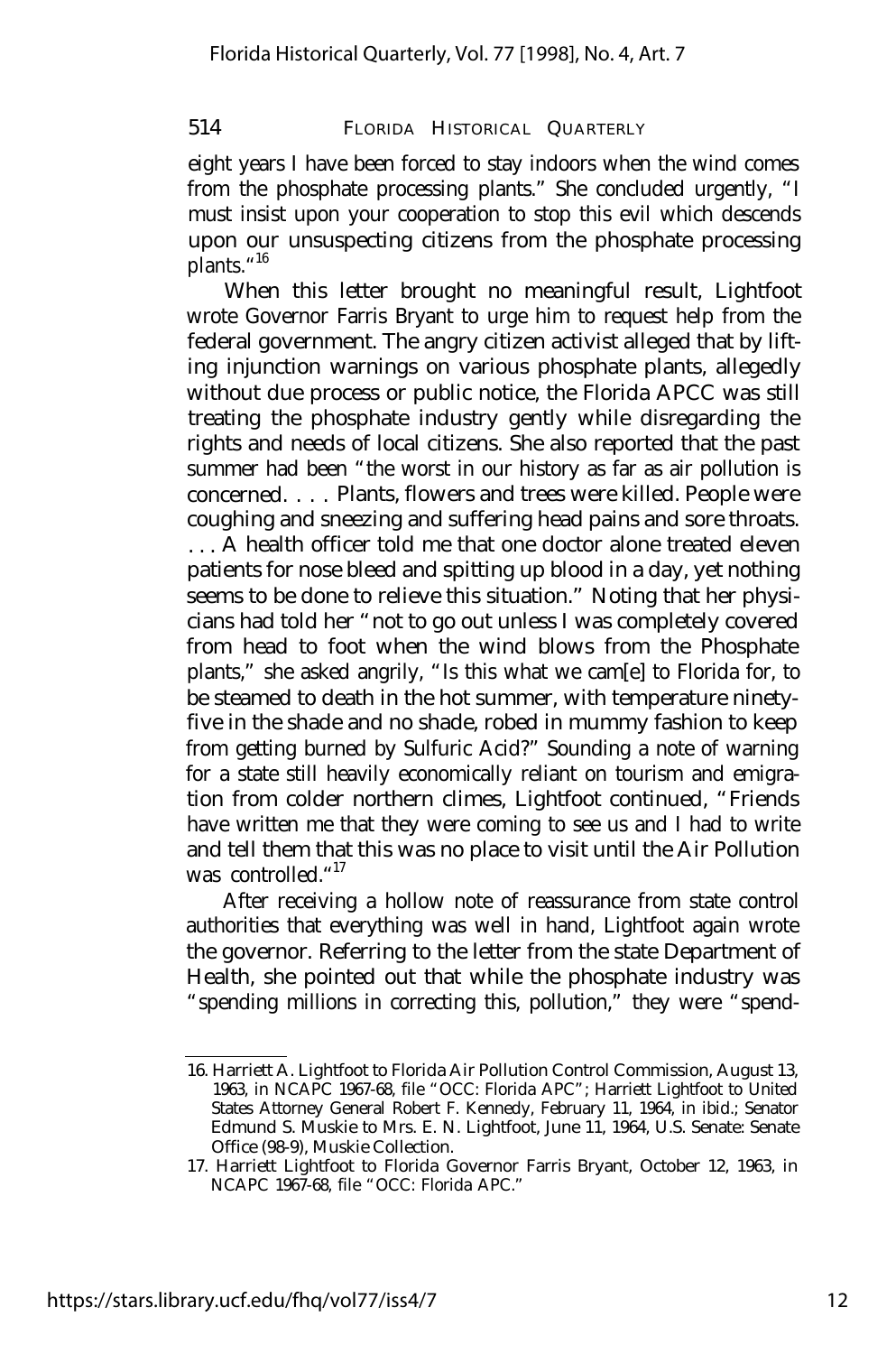ing many more millions in constructing new and larger plants and the emissions as a whole are far greater than they were." Contrary to state officials' claim that bringing fluorides under control had revealed previously unsuspected trouble from sulfur oxides, Lightfoot denied that the fluoride emissions were under control and further declared, "The State Board of Health has been aware of the sulfur oxides for years." In her frustration, she charged that even the Soviet Union more adequately shielded its citizens from sulfur oxides and alleged that the phosphate industry was receiving special protection from local and state authorities. Warning of the serious losses to local citrus and cattle operations, Lightfoot then appealed to the traditional male self-image as protector of supposedly helpless women. She urged Bryant to act on behalf of his people, and particularly women, echoing an earlier dramatic incident in Jacksonville: "You are the father of our state and we want you to help us, we need it. I was told that ladies wearing nylon stockings have experienced destruction of their nylons during an air pollution attack in Bartow and Mulberry." She concluded by arguing that since the federal government was offering financial help and the State Board of Health was always pleading poverty as an excuse for their inactivity, there was every reason to request federal intervention. At the time, such overleaping of 1950s' notions of states' rights remained a relatively radical proposal.<sup>18</sup>

Lightfoot also wrote to United States Attorney General Robert F. Kennedy. Having heard Kennedy on television discussing how the United States Constitution guaranteed all citizens equal protection under the law and other issues connected with the growing civil rights movement, the Florida clubwoman decided that this federal protection against the taking of life or property without due process must also apply to citizens facing air pollution from the phosphate plants. Recounting the limited accomplishments of state authorities and enclosing copies of earlier correspondence, she pleaded on behalf of the air pollution victims who were not receiving equal protection under the law:

[M]any of the farmers, citrus growers, and cattle people, are poor people, made poor by the vicious fumes from the

<sup>18.</sup> David B. Lee to Mrs. E. N. Lightfoot, November 1, 1963, and Lightfoot to Governor Bryant, February 10, 1964, both in NCAPC 1967-68, file "OCC: Florida APC."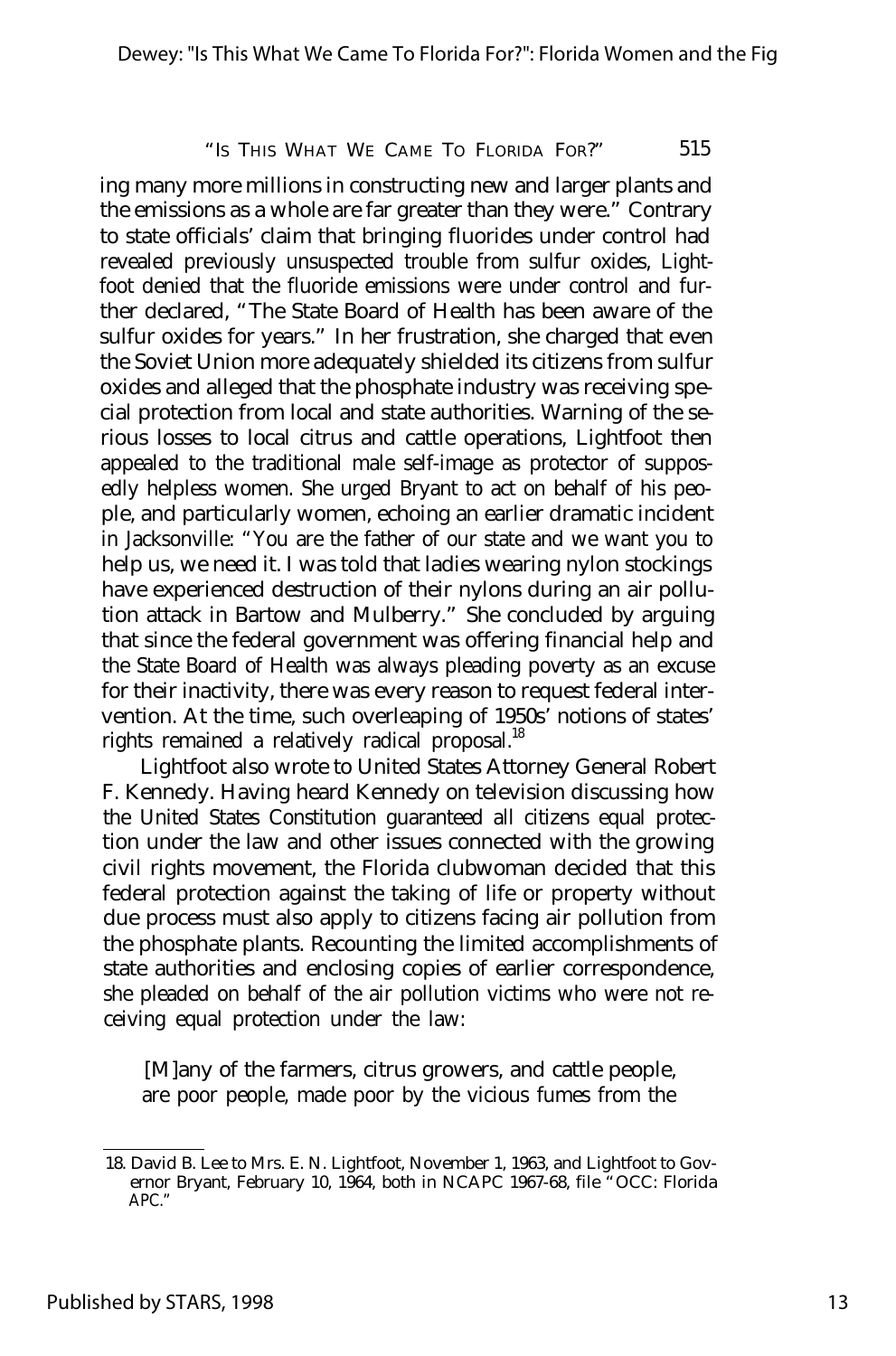processing plants. Some are helpless widows, who were left well provided for by their departed husbands; but are becoming destitute. Some are old people whose life's savings are in their land, which now is worthless, because the fumes distroy its growing power. . . . There is much illness among these people of the "Golden Triangle" as the area around the phosphate plants is known. . . . Can these plants continue to distroy the livelihood of our citizens?

In going over the heads of inactive state officials by appealing directly to the attorney general, Lightfoot was typical of many other citizens throughout the nation complaining about air pollution at this time. Also like them, she merely got a polite explanation from the federal authorities that under the Clean Air Act of 1963, they could intervene in intrastate pollution situations only with the permission of state authorities, which was seldom forthcoming.<sup>19</sup>

Undaunted, Lightfoot mobilized her neighbors to demand action from state authorities. In February 1966, acting as president of the Polk Federation of Women's Clubs and division chairman of Clean Air Environment of the Florida Federation of Womens' Clubs, she presented to state officials a petition she and the local women's clubs had circulated demanding stricter control. The petition's excessively polite wording reflected both the uncertain position of women acting in the still largely male-dominated realm of public policy, as well as the frustrating situation of ordinary citizens relying on technical experts to define and address a scientifically complicated issue. It read:

We respectfully request that you take immediate and resolute action to prevent and abate the acid gases, fumes, chemicals, and toxic particles which are continuously be-

<sup>19.</sup> Harriett Lightfoot to United States Attorney General Robert F. Kennedy, February 11, 1964, and Vernon G. MacKenzie to Harriett Lightfoot, March 30, 1964, both in NCAPC 1967-68, file "OCC: Florida APC." For further examples of concerned citizens nationwide who requested help from the federal government and were politely reminded of the limited federal role in air pollution control before 1970, see Emma Kai (New York City) to Senator Edmund S. Muskie, September 21, 1966, U.S. Senate: Senate Office (595-1); Rose Owen (Philadelphia) to Muskie, March 24, 1969, U.S. Senate: Senate Office (765-1); Henry A. Kreutzer (North Carolina) to Muskie, July 28, 1969, U.S. Senate: Senate Office (764-10); Thomas A. True (Louisiana) to Muskie, U.S. Senate: Senate Office (625-11); all in the Muskie Collection.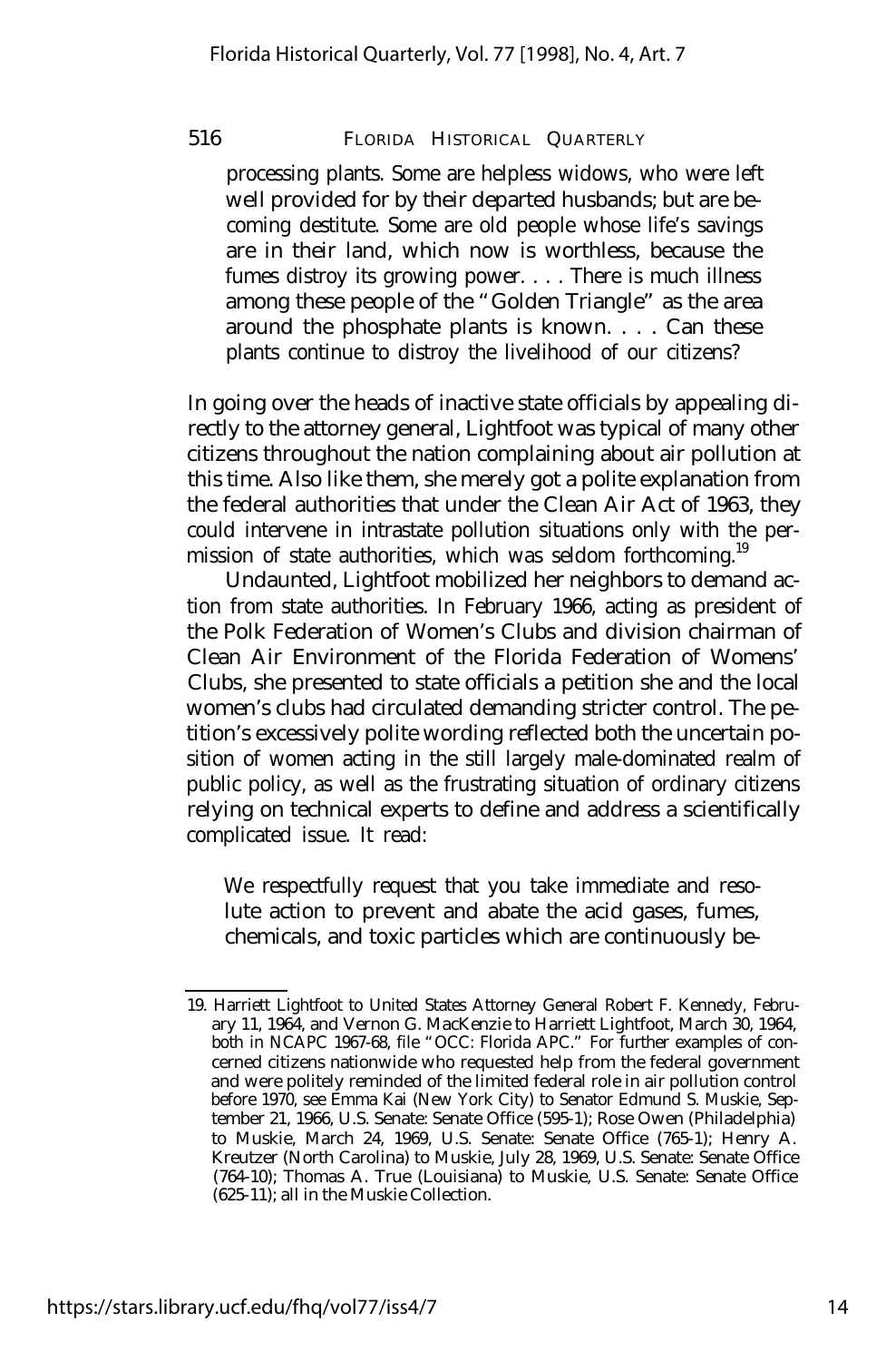ing spilled into the air in the Polk-Hillsborough Air Pollution Control District, at an enormous rate, especially in the Western part of Polk County. . . . We do not know what steps should be taken to control this menace. However, as experts on the air pollution and charged with the responsibility under the laws of this State of Florida to control it we respectfully request your help.

This gentle language belied the depth of feeling among the many unhappy citizens in the area about the air pollution scourge. By early February, 3,000 local residents had signed the petition; within a few weeks, Lightfoot could claim 5,000 signatures, and several hundred more citizens would add their support during the following months. $20$ 

During 1966, Lightfoot also continually pressured state air pollution control officials to resist the influence of the powerful phosphate industry and to seek federal intervention. She also gathered letters from local citizens suffering serious injury from phosphate industry emissions and repeatedly brought this evidence of state officials' nonfeasance before meetings of the Florida Air Pollution Control Commission. Of one hard-hit family, Lightfoot observed, "These people are poor, they feel helpless, the fumes are making them physically and psychologically ill." Because the alleged complainants had not come to him directly, one annoyed control official charged Lightfoot with manufacturing complaints. Lightfoot obligingly submitted a further signed statement indicating a pattern of unresponsiveness and non-enforcement that was driving citizens to despair of contacting the authorities.<sup>21</sup>

<sup>20.</sup> Harriet Lightfoot to the Florida State Board of Health and the Florida Air Pollution Control Commission, February 11, 1966, in NCAPC 1967-68, file "OCC: Florida APC"; Harriett Lightfoot to Vernon G. MacKenzie, May 14, 1966, in ibid.

<sup>21.</sup> Harriet Lightfoot to the Florida State Board of Health and the Florida Air Pollution Control Commission, February 11, 1966, in NCAPC 1967-68, file "OCC: Florida APC"; "Minutes— Meeting of the Florida Air Pollution Control Commission, Tampa, Florida, April 15, 1966," 2-9, in ibid.; Harriett A. Lightfoot to the Florida Air Pollution Control Commission, April 15, 1966, included as Addendum Number 8 in "Minutes— Meeting of the Florida Air Pollution Control Commission, April 15, 1966," 13, in ibid.; K. K. Huffstutler to Harriett Lightfoot, May 31, 1966, in ibid.; W. R. Lamb to the Florida State Board of Health and the Florida Air Pollution Control Commission, June 3, 1966, included as Addendum Number 2 in "Minutes— Meeting of the Florida Air Pollution Control Commission, Lakeland, Florida, June 3, 1966," in ibid.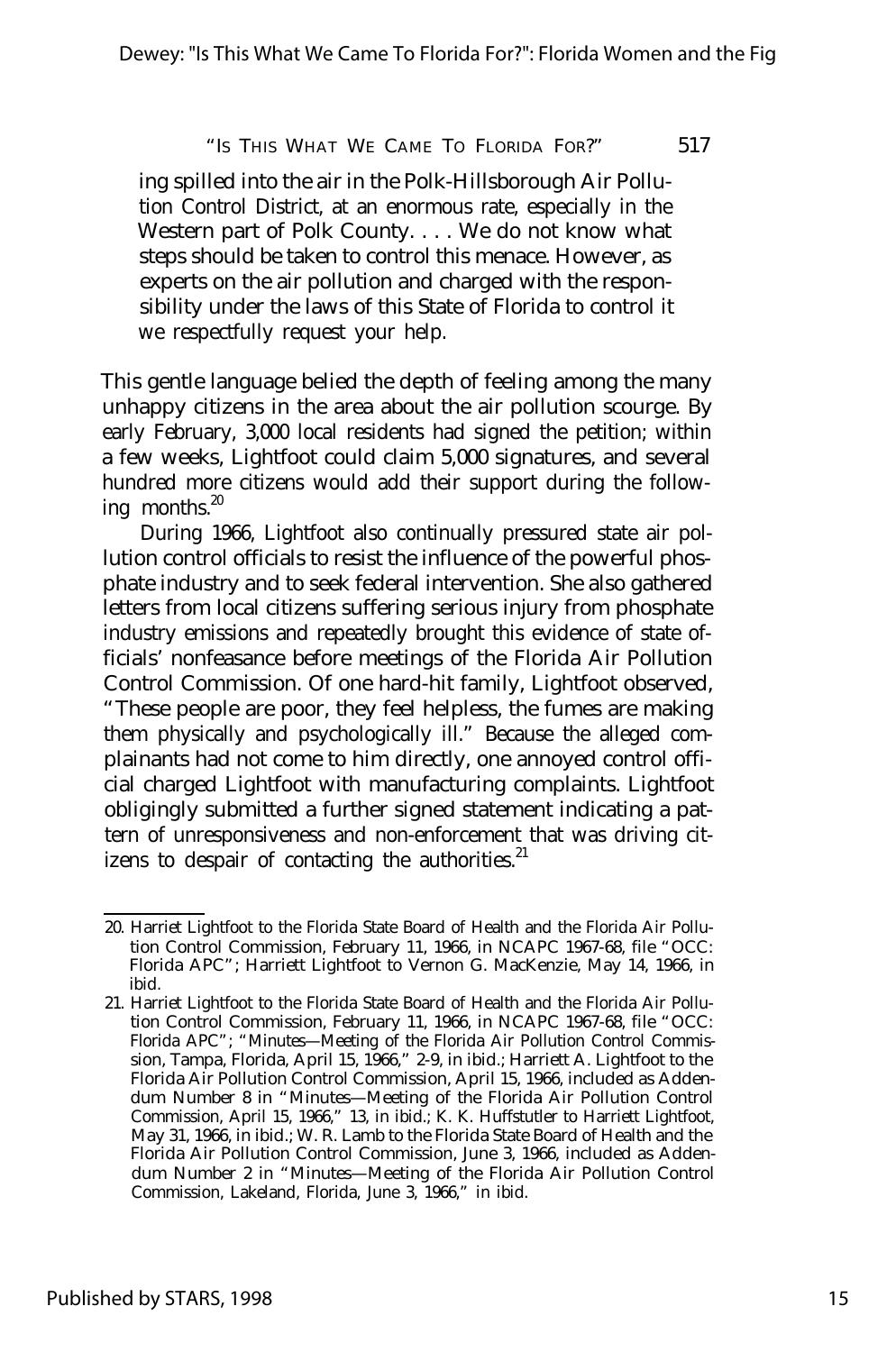Throughout 1966, Lightfoot also persistently sought help from federal officials. Late that year, she notified Vernon MacKenzie, director of the Division of Air Pollution in the United States Public Health Service, that she planned to be in Washington, D.C., for the Third National Conference on Air Pollution that was to begin on December 12, 1966. She begged MacKenzie to grant her a private audience to discuss the situation in central Florida. There is no indication of what exactly Lightfoot hoped to accomplish— whether she merely hoped to impress upon the federal official the severity of the local problem, as she had already tried to do through letters, or had more sophisticated plans— and there is no evidence that MacKenzie ever met with her, although as an official who apparently tended to be more sympathetic with the public in air pollution disputes than some federal bureaucrats, MacKenzie may even have granted her wish. As long as federal law prohibited federal intervention in intrastate air pollution control without a formal invitation from a state governor, MacKenzie remained unable to offer much help. $22$ 

Other local women also took action. In a letter of April 10, 1959, addressed to the non-existent "U. S. Department of Public Health," Jane H. May of Plant City complained bitterly and asked for federal help. Identifying herself as "a retired school teacher, living on land homesteaded by my parents many years ago," she noted the "serious damage to adjoining farms and groves from the nearby phosphate plant" that had ruined her own orange grove and harmed the health of local residents. "Many residents of the area have been ill or even hospitalized from the amount of fluorine dust in the air," she concluded. "I, personally, have been under a doctor's care for many months due to dust allergies from same. . . . May we expect some action from your department concerning this serious and increasingly grave economic and health hazard?" May's complaint may have been part of a small orchestrated neighborhood campaign against phosphate industry pollu-

<sup>22.</sup> Harriett Lightfoot to Vernon G. MacKenzie, May 14, 1966, in NCAPC 1967-68, file "OCC: Florida APC"; MacKenzie to Lightfoot, May 27, 1966, in ibid.; undated, handwritten letter from Lightfoot to MacKenzie, late 1966, in ibid.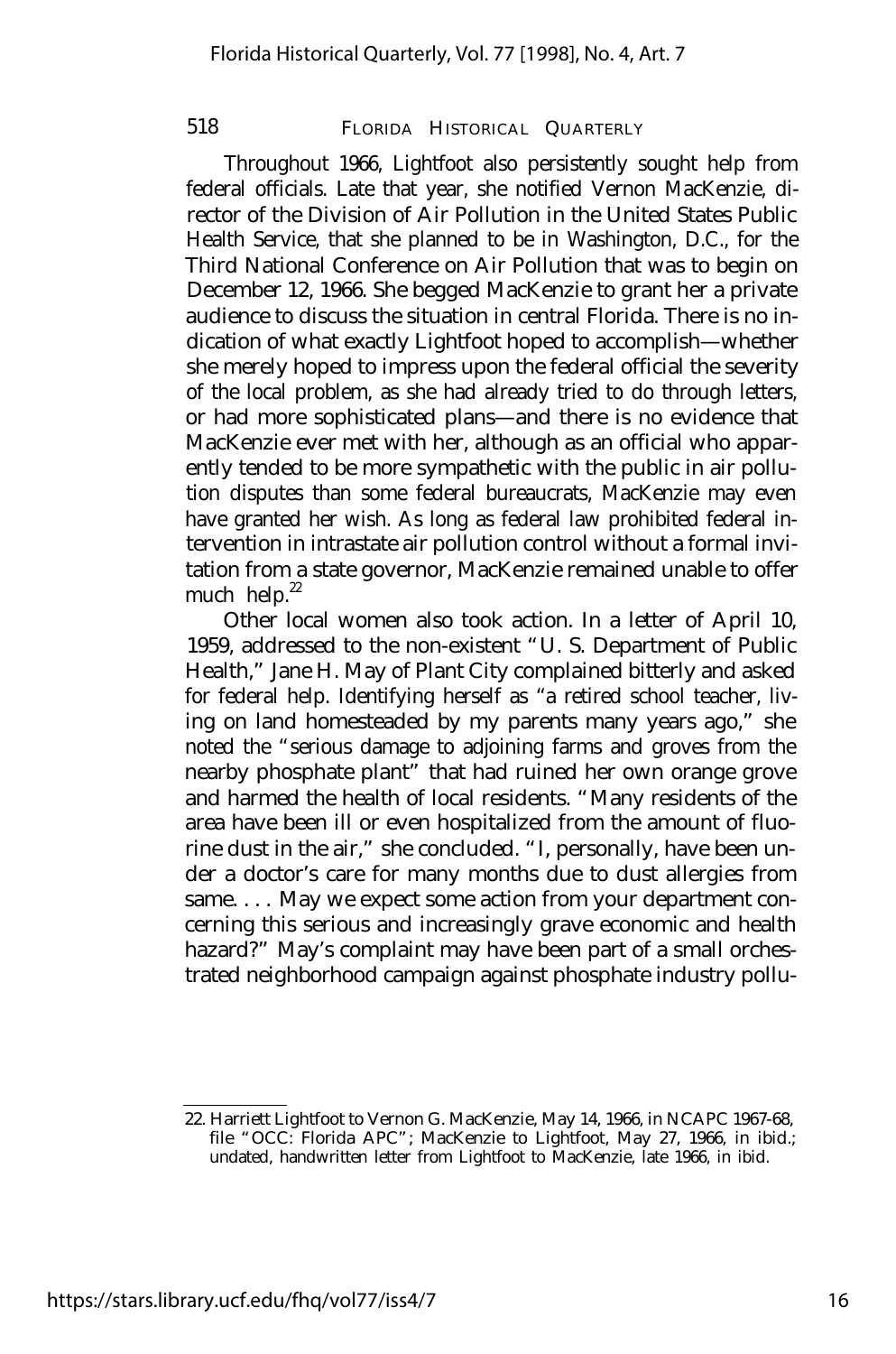tion, for on the same date that she wrote her letter, A. B. Howell and his wife, Opal, neighbors of May's, wrote a similar letter, also addressed to the "U. S. Department of Public Health." May joined various neighbors in filing a lawsuit against a nearby phosphate plant after "conferences, phone calls, letters to the various authorities. All to no avail." This suit remained unresolved in early 1964, and damage continued. As May complained, "The company claims to have installed the most expensive equipment to prevent the escape of gases. The local men tell us confidentially, of course, after a period of leaf damage that they had not used the equipment in a rush of orders. This happens over and over. We call, or write the authorities and we get no relief. Last week things were burned, and we could hardly breathe from the fumes." Noting further health impacts, she claimed that she was economically trapped in the shadow of the phosphate mills: "I spent two years under the care of a throat specialist with weekly treatments and now can only live here with costly medication. I know you wonder why we do not sell and move away. We have tried and it means giving the place away. Anyone who could afford to pay knows that the mine has made it wor  $\int$  tlhless." <sup>23</sup>

May and her neighbors' pleas to federal officials for an "impartial investigation" indicates that they, too, had despaired of getting action out of their state' government, but they, like Lightfoot, were disappointed to receive the standard federal response. Lightfoot, May, and their neighbors continued to suffer from heavy phosphate industry emissions into the late 1960s, when increasingly successful private lawsuits— mostly settled out of court— and growing pressure from the federal government prodded Florida and the phosphate industry toward more rapid progress. Though the state and industry proclaimed victory over the phosphate belt's air pol-

<sup>23.</sup> Jane H. May, April 10, 1959, in file "Florida— AP/61," U.S. Public Health Service, Division of Air Pollution, Subject Files, RG 90, Accession Number 65-A-0286, NA [hereafter DAP 1961-62, file "Florida-AP/61"]; A. B. Howell and S. Opal Howell, April 10, 1959, in ibid.; Jane H. May to United States Senator Edmund S. Muskie, February 23, 1964, and A. B. Howell and S. Opal Howell to Senator Muskie, February 20, 1964, both in U.S. Senate: Senate Office (1005-8), Muskie Collection.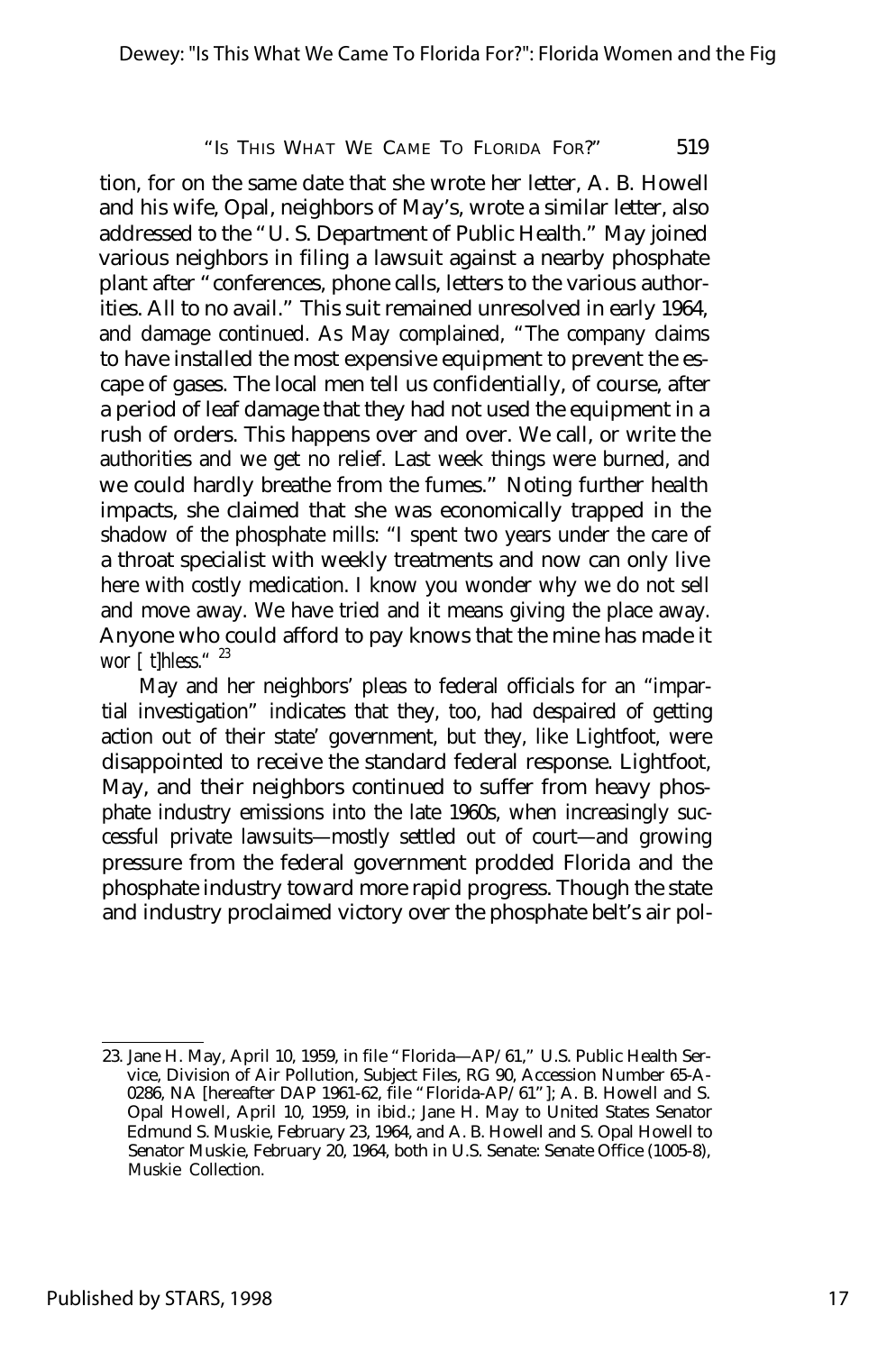lution problem by 1970, it had taken a painful fifteen years of unending public activism to get there.<sup>24</sup>

Jacksonville traditionally had the largest concentration of population and industry in Florida before Miami and Tampa rocketed ahead of it during the 1940s and 1950s and it was correspondingly early in showing the air pollution typical of other good-sized American industrial towns and regional transportation hubs. While Jacksonville had little of the heavy metallurgical industry that befouled

It is difficult to get precise information on specific lawsuits over air pollution in the phosphate belt. The sources that discuss the topic, such as Blakey, Crocker, or Harris, do not refer to any specific court cases concerning air pollution, save one abortive action brought by state officials. *American Jurisprudence 2d* and the *West Law* series cited no significant Florida cases regarding phosphate industry air pollution. A review of the *Southern Reporter 2d* and the *Florida Supplement* similarly produced no significant court decisions or precedents regarding the phosphate industry's aerial emissions in cases in which a phosphate processor was named as either defendant or plaintiff between the late 1940s and the early 1970s. Any significant legal precedents regarding air pollution that emerged from Florida concerned other industries besides phosphates, though the precedents had implications for the phosphate industry as well. Most significant was *State of Florida ex rel. Shevin v. Tampa Electric Company,* Florida Appeals, 291 So. 2d. 45, a decision rendered in the Second District Court of Appeal of Florida on January 16, 1974, and later upheld by the Florida Supreme Court. Apparently, most phosphate cases never got this far in the legal process. Crocker, in his dissertation, notes that by the later 1960s, phosphate companies began regularly settling air pollution cases and purchasing the land of plaintiffs to avoid likely losses in court trials, with the support of state air pollution officials. See Crocker, "Some Economic Aspects of Air Pollution Control," 236-40, 256-52. Florida gradually stiffened its overall pollution control effort by the later 1960s and early 1970s with the establishment of a combined, stronger Air and Water Pollution Control Commission in 1967 and the creation in 1971 of an even larger, more powerful new State Department of Pollution Control. By the late 1960s, states such as Florida were being pushed by the federal government to take more meaningful action on air pollution, culminating in Congress's passage of the Clean Air Act Amendments of 1970 (P.L. 91-604), which finally gave the federal government direct authority to intervene in intrastate air pollution problems without state officials' permission if state control efforts were inadequate.

<sup>24.</sup> Blakey, *Florida Phosphate Industry,* 111-12, 139; Crocker, "Some Economic Aspects of Air Pollution Control," 236-40, 243-53; Harris, "Florida Phosphate Industry and Air Pollution," 66-68, 87-93; Thomas F. Williams to Jane H. May, April 29, 1959, in DAP 1961-62, file "Florida-AP/61"; Williams to A. B. Howell, April 29, 1959, in ibid.; "Trip Report— Tampa, Florida— March 30th-April 3, 1959," memo from August T. Rossano, Jr. to Arthur C. Stern, April 16, 1959, in APEB 1959-60, file "Florida Air 3-1-1"; "Air Pollution in Florida," memo from Ralph C. Graber, May 15, 1959, in ibid.; Robert H. Taylor to Senator Muskie, March 16, 1964; and Edward A. Bosarge, esq., to Senator Muskie, June 4, 1964, both in U.S. Senate: Senate Office (1005-8), Muskie Collection; "Courts May Decide Florida's Phosphate Industry Pollution Issue," *Air/Water Pollution Report* 2 (Monday, June 15, 1964), in U.S. Senate: Senate Office (99-4), Muskie Collection.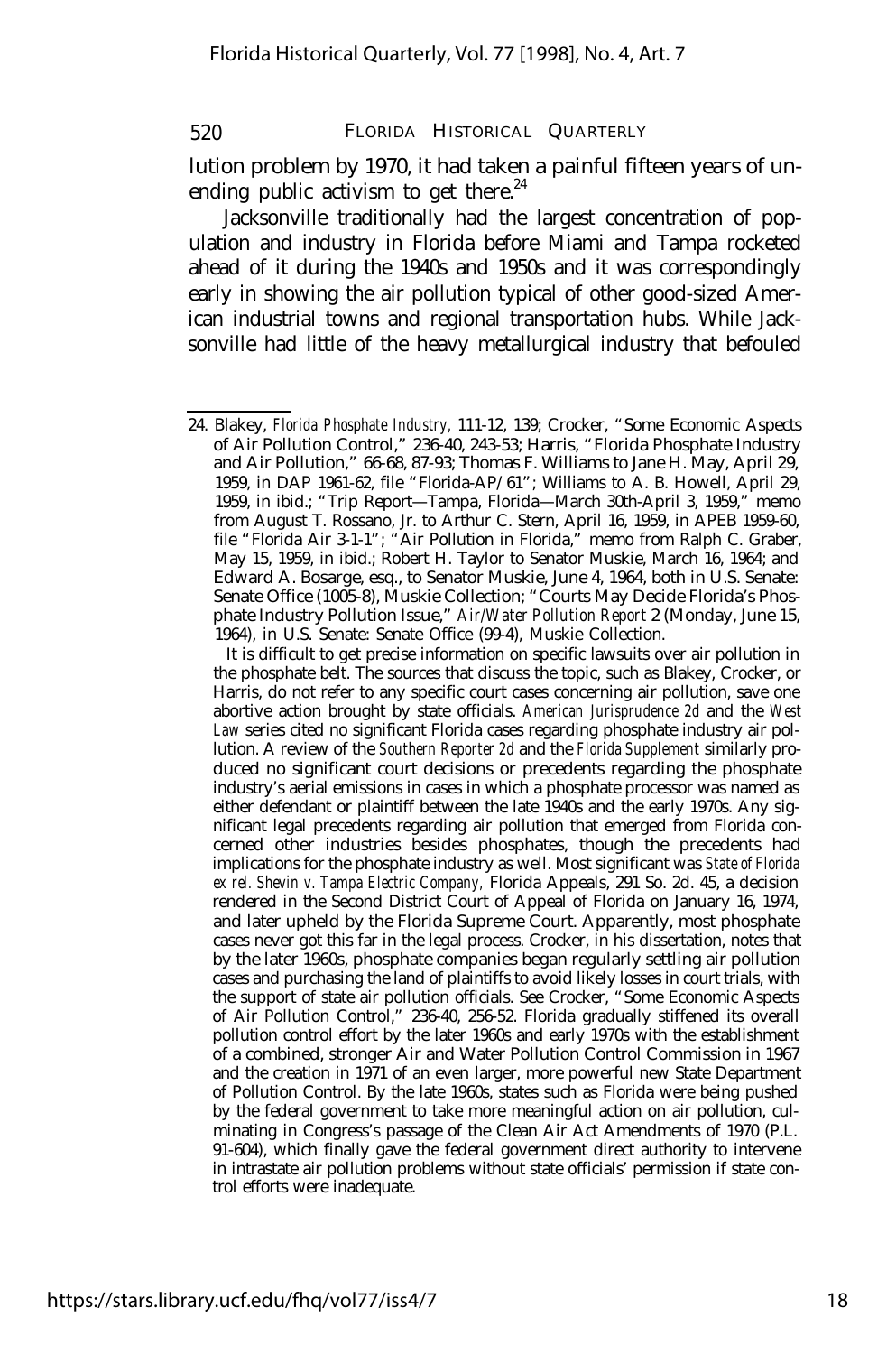the skies of the steel towns near the Great Lakes, it had become a regional center of the wood products and paper industries. By 1959, Florida's daily woodpulp production surpassed that of Washington State to become the largest in the nation and a Florida industry second only to tourism. The state's giant pulp mills accounted for one tenth of the nation's production capacity, and a number of them were near Jacksonville. These, along with significant food processing, chemical production, and shipbuilding operations, brought numerous industrial jobs and smokestacks to town. It was in Jacksonville where, in a graphic demonstration of the potential seriousness of local air pollution, women on their way to work one morning early in 1949 first found their nylon stockings dissolving from sulfuric acid-laden soot emitted by a local industrial boiler.<sup>25</sup>

By 1960, when state officials were preparing the first *Report on Florida's Air Resources,* Jacksonville already had a complex air pollution problem. Local industries were major contributors. Hydrogen sulfide and other contaminants from two large paper pulp mills on the northern side of town provoked frequent public complaints of noxious odors and damage to paint. Jacksonville also had two large phosphate fertilizer plants of the sort causing such trouble in central Florida, and these, along with their related sulfuric acid plants, emitted dust, odors, and corrosive gases leading to human physical discomfort, metal corrosion, window etching, paint discoloration, and other damage to vegetation and materials. An oil reclaiming plant and large petroleum tank farms, in addition to other industrial concerns, suffered significant evaporative losses and contributed to the overall problem.<sup>26</sup>

By 1960, the city had more than 200,000 inhabitants, and the population of surrounding Duval County numbered 455,411, making it the second most populous county behind Miami's Dade County. Jacksonville also had the standard pollution sources of any large population center in America at the time. Three large municipal incinerators burned citizens' refuse incompletely and ineffi-

<sup>25.</sup> Gannon, *Florida: A Short History,* 85; Tebeau, *History of Florida,* 431; Harding et al., *Report on Florida's Air Resources,* 28-31, 41; *Florida Health Notes: Clean Water— Clean Air,* 220; *New York Times,* February 17, 1949. While the population within the city limits of Tampa evidently had grown larger than that within the Jacksonville city limits, Greater Jacksonville remained the second largest metropolitan area in Florida throughout most of the 1960s.

<sup>26.</sup> Harding et al., *Report on Florida's Air Resources,* 41.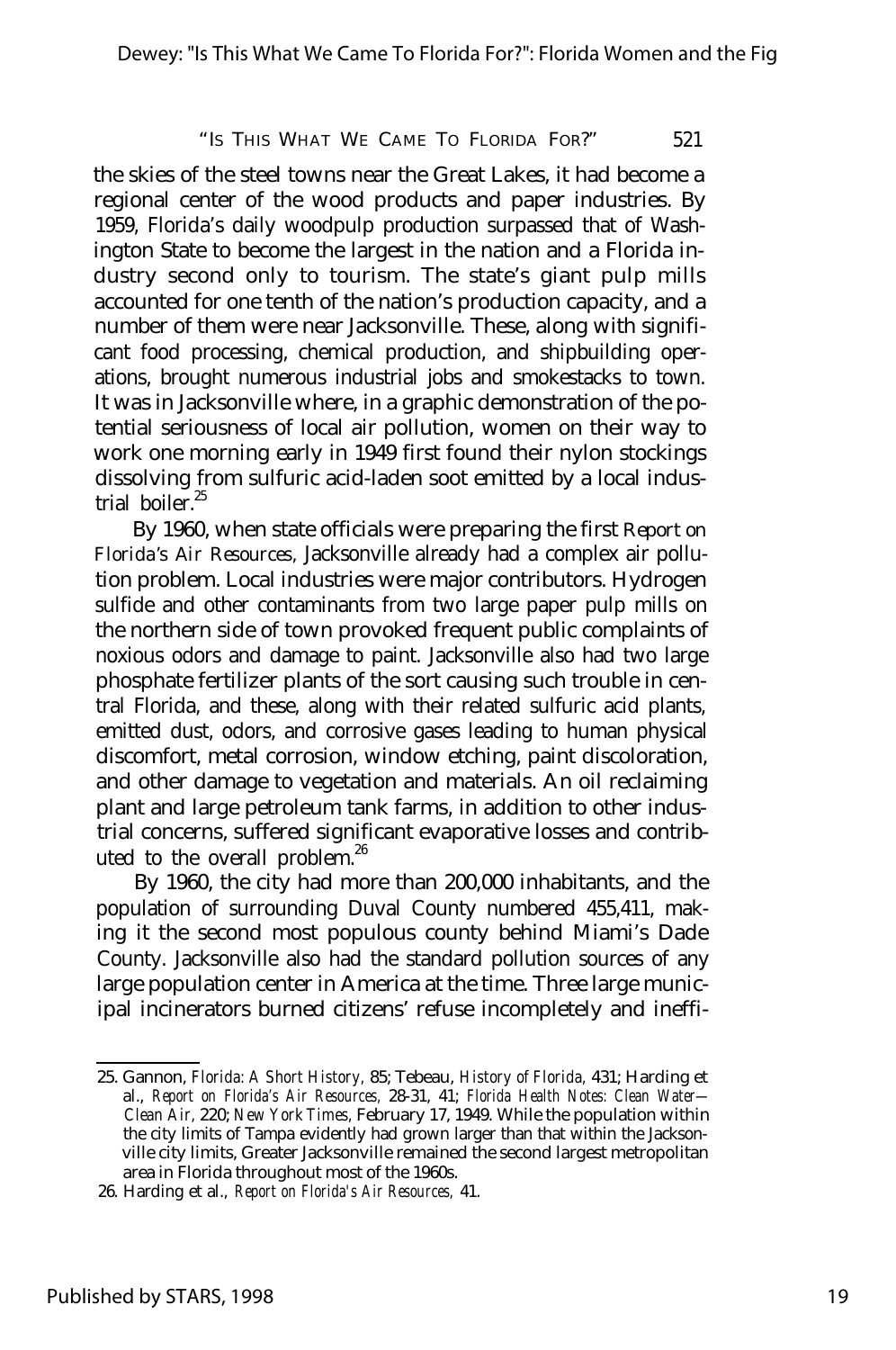ciently, spewing soot and ash on their closest neighbors. Electric generating plants and countless home furnaces also contributed to the overall pollution burden. Although in the early 1960s it was still generally believed that automobiles posed no significant air pollution threat anywhere outside of Los Angeles, local residents' cars were polluting the air significantly in Jacksonville and elsewhere. The postwar proliferation of automobiles in Jacksonville helped explain why local residents began to notice a white haze lingering even after frequent winter morning temperature inversions broke up around 10 or 11 a.m. As the 1961 *Report on Florida's Air Resources* noted, "This haze might be the first sign of photochemical smog."<sup>27</sup>

After the *Report* was released, Jacksonville's growing air pollution problem received increased official attention. In late May 1961, following a widely publicized episode of vegetation damage by air pollution during the spring, State Health Officer Wilson T. Sowder formally requested federal assistance to study the local affliction. Sowder noted that local officials had undertaken preliminary surveys but had neither the staff, the equipment, nor the budget to conduct a proper air pollution inventory without federal cooperation. The federal government responded favorably to Sowder's request and sent federal experts to study problems ranging from vegetation damage to widespread skin disorders allegedly linked to air pollution. Thereafter, in August 1961, a joint federalstate-local emissions study found significant levels of carbon monoxide and hydrocarbons, chiefly from automobiles, along with sulfur compounds from industry in the local atmosphere.<sup>21</sup>

In the wake of this initial study, official activity dropped off again. Yet the overall problem continued to grow, and public agita-

<sup>27.</sup> Tebeau, *History* of *Florida,* 431; Harding et al., *Report on FIorida's Air Resources,* 41.

<sup>28.</sup> Charles I. Harding, *Final Progress Report: Greater Jacksonville Air Pollution Control Program* (Gainesville, 1966), 209-210; Wilson T. Sowder to W. H. Aufranc, May 31, 1961, in DAP 1961-62, file "Florida -AP/61"; telegram from Howard W. Chapman to Vernon G. MacKenzie, June 21, 1961, in ibid.; Jean J. Schueneman to Wilson T. Sowder, June 30, 1961, in ibid.; "Jacksonville, Florida," Progress Report by James P. Sheehy for Jean J. Schueneman, August 15, 1961, in ibid.; "Trip Report— Jacksonville, Florida," memorandum from Marvin D. High, August 22, 1961, in ibid.; Dohrman H. Byers to Dr. Edwin H. Williams, July 11, 1961, in file "Florida Air 311," U.S. Public Health Service, Division of Air Pollution, Subject Files, RG 90, Accession Number 65-A-0286, NA [hereafter DAP 1961-62, file "Florida Air 311"]; "Dermatoses Investigation Conducted By Marcus H. Key, Assistant Chief, Dermatology Section, Division of Occupational Health, Public Health Service, U.S. Department of Health, Education, and Welfare," June 14-16, 1961, pp. 2-5, in ibid.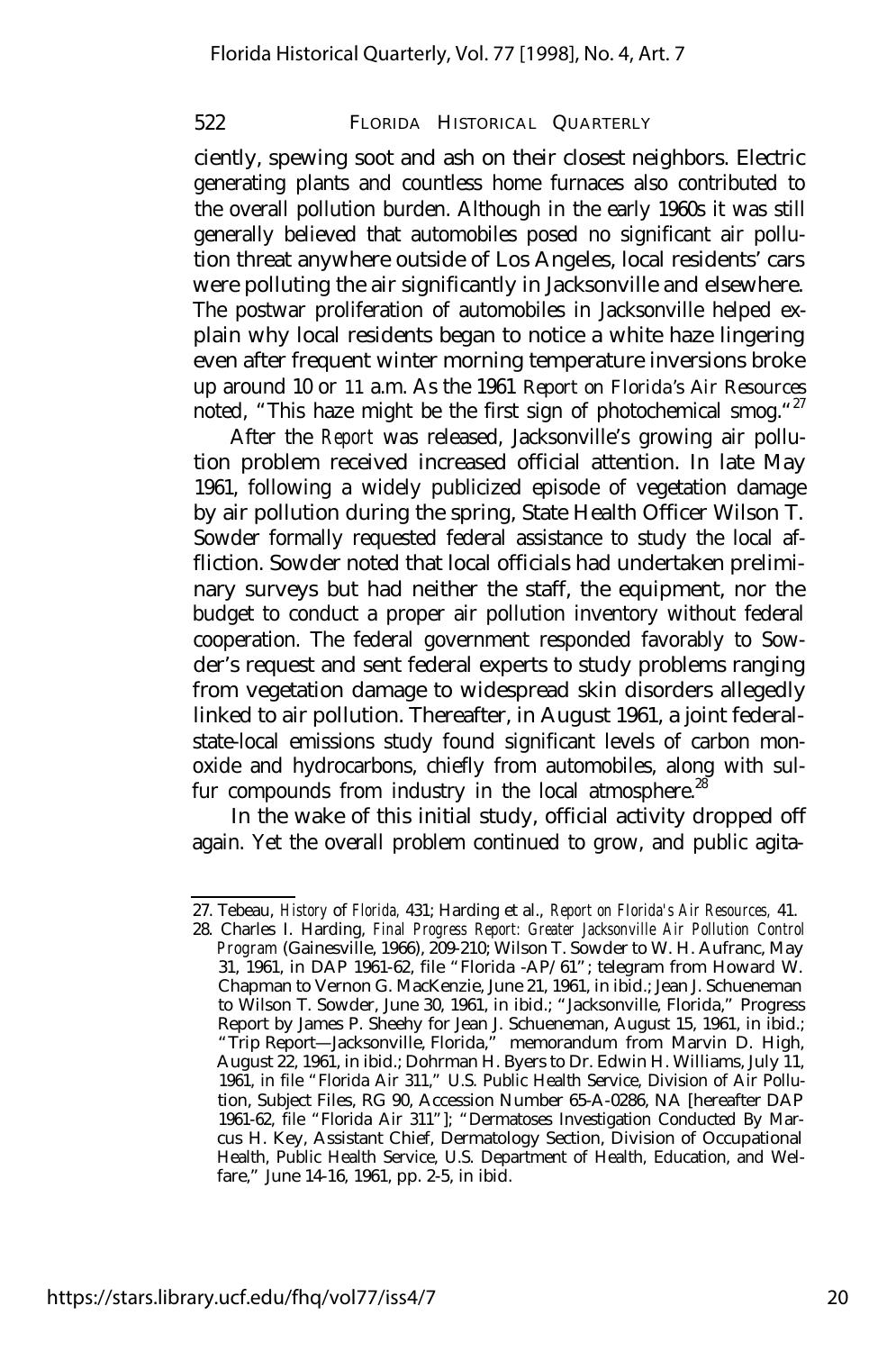tion similarly increased, leading state officials to request further help from the federal government again in late  $1963$ <sup>29</sup> Much of the public pressure for action to control air pollution in Jacksonville came from citizens in the working-class neighborhood of Talleyrand, situated in the shadow of some of the worst industrial polluters. Talleyrand and nearby communities had suffered most of the vegetation damage earlier in 1961. The neigborhood's outspoken leader on the air pollution issue was Ann Belcher, a white workingclass woman whom the *Jacksonville Journal* called "the crusading mother from Talleyrand." On October 8, 1963, after months of mobilizing efforts, Belcher took a petition containing the names and signatures of more than one thousand neighbors in Talleyrand and nearby communities demanding immediate action against air pollution in the city to the city council. Belcher also led a delegation of 100 women from the Talleyrand area to complain to the city council about how the air in their neighborhood damaged their homes, cars, clothing, and health. Declaring that the problem by 1963 was "much worse than it was in 1961," Belcher brought a badly stained sheet and a sickly potted plant as exhibits to demonstrate the effects of air pollution on vegetation and previously clean laundry. Regarding the impact of industrial pollution on vegetation in her neighborhood, Belcher fumed, "Everything looks like it has been damaged by a hard freeze." Local resident Edna Taylor complained that conditions were so bad that she had to buy oxygen to help her emphysemac husband sleep through the night, while deposits of soot and dust had permeated her home and seriously damaged her new furniture  $30$ 

Thirteen other area residents, including several men, followed Belcher's lead in demanding action. Nicholas Panchen blamed the city generating station and the Owens-Illinois paper pulp mill for foul-smelling fumes that gave him "trouble breathing" and left corrosive residue on houses and cars. Another neighbor of Belcher's, Stanley Charles Carter, vowed that area residents would keep fighting until they got results. He vowed to take direct citizens' action against the polluters, threatening, "We'll lie down in front of trucks

<sup>29.</sup> Wilson T. Sowder to H. B. Cottrell, December 6, 1963, in DAP 1963-64, file "Cooperation 2— Florida"; "Request From Florida State Board of Health," memorandum from Gene B. Welsh to Vernon G. MacKenzie, January 2, 1964, in ibid.

<sup>30.</sup> Randy McLaughlin, "Talleyrand Pollution Fighters Win Hearing," *Jacksonville Journal,* October 9, 1963, newspaper clipping in U.S. Senate: Senate Office (625- 5), Muskie Collection; Harding, *Final Progress Report,* 209.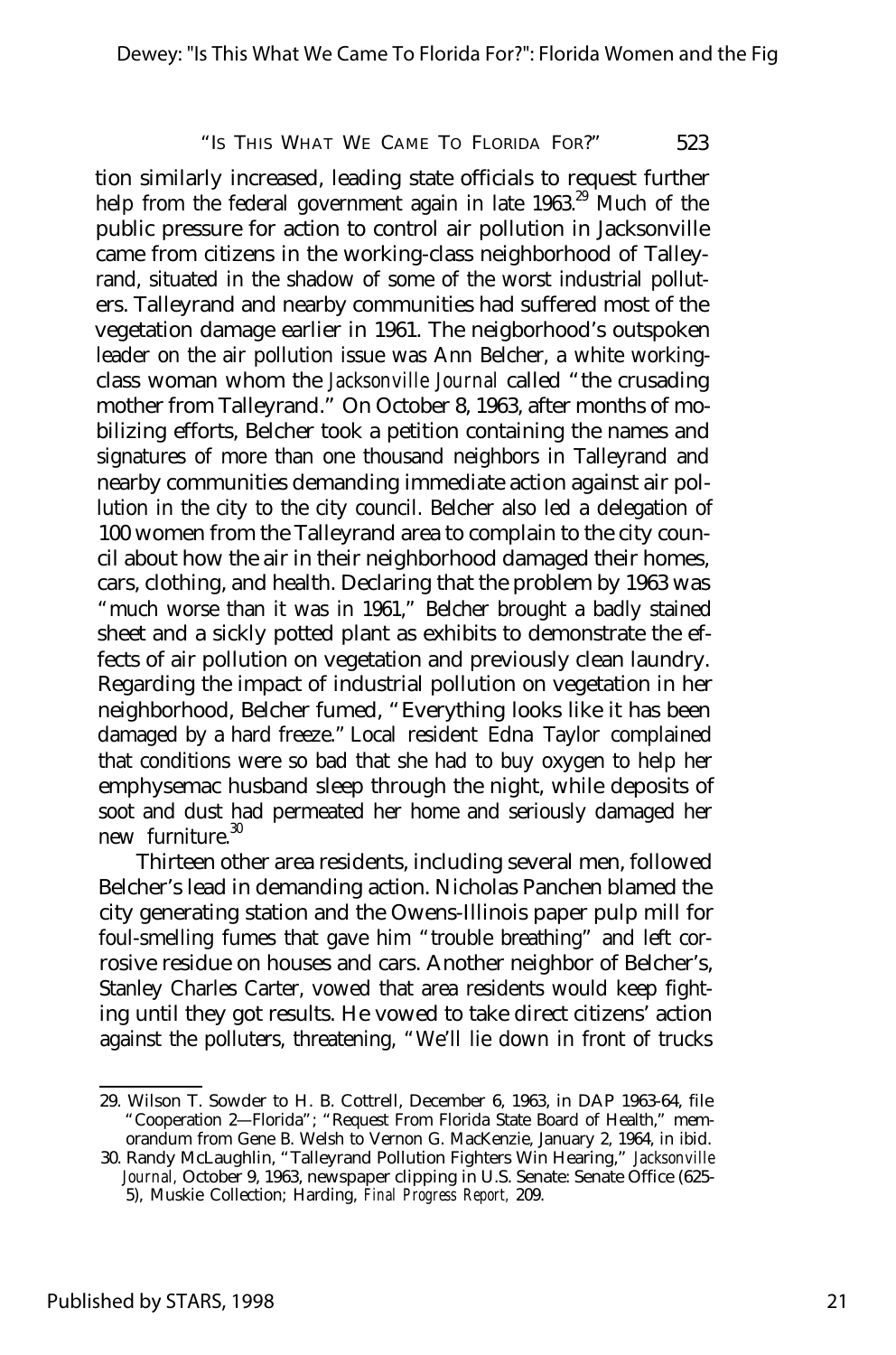[at the pulp mill] and keep them from moving." Another workingclass citizen to speak out for cleaner air was Ulysses Cook, a spokesman for African American residents in the neighborhood, who angrily told how the pollution had caused one of his children to develop chronic respiratory trouble and had corroded his sister's heating equipment to where it was dangerous. That ordinary working-class people such as Cook, Carter, Panchen, and Belcher's legion of angry housewives should have gone out of their way to appear before the Jacksonville City Council to demand cleaner air goes against the common assumption that environmentalism is and always was strictly a white middle-class professional pastime. It is particularly a tribute to Belcher's organizing efforts that both white and black representatives appeared in tandem in a still-segregated southern  $\frac{1}{\sqrt{3}}$ state.<sup>31</sup>

Various city officials gave Belcher and company considerable rhetorical support, branding the "damnable fallout" of air pollution "a dirty shame," proclaiming, "It's a wonder half of the people aren't dead," urging that citizens take the offenders to court, and promising to look into the issue. Others, such as the city sanitary engineer, were more hesitant, noting that air pollution was a complex issue, and that neither the city nor the state had the money or facilities to bring it under control. Unfortunately, little action was forthcoming from a strongly pro-business city and state. $32$ 

When there was still no sign of any meaningful response from local officials, Jacksonville citizens attempted to go over their heads to higher authorities. On December 5, 1963, Belcher wrote an angry letter to Governor Farris Bryant complaining mostly of the property damage from the corrosive air pollution in her neighborhood and the unresponsiveness of the local government. She fumed,

We have Eleven hundred signature on a petition against Owen Illinoise Co + the City Electric Co. they shift us from one meeting to anouther make a lot of talk + dont seem to get any thing done [.] . . . We have lost four new cars to the Owens Illinoise or City light plant [.] . . . We have been liveing here seven years.  $+$  I have put 3 sets of screens in my windows + doors. And we need a set now. . . . What ever it

<sup>31.</sup> McLaughlin, "Talleyrand Pollution Fighters Win Hearing." 32. Ibid.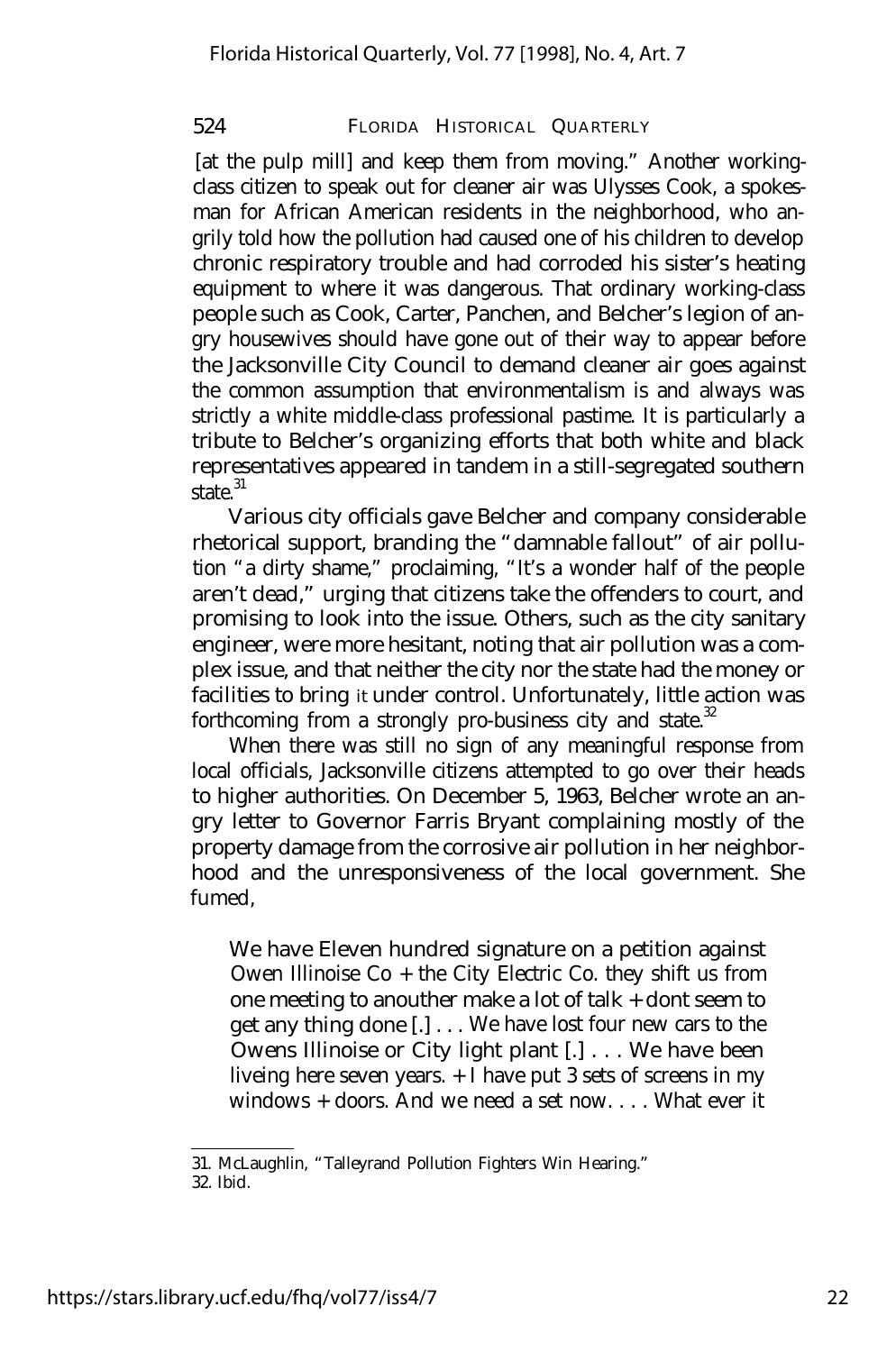is it eat up metal, clothing every thing that it contacts [.] We own a 1962 Pontiac, and I'll bet it wouldent bring five hundred dollars if it was sold. not from being wrecked but from the acid that falls.

Belcher emphasized that she and her neighbors were poor folks who did not want to cause trouble but only wanted justice: "All the people on the petition are working people + retiree [.] We cant afford to keep replacing things that are being Distroyed. This petition was carried to Mayor Burns's office. . . . he sit up there like his mind was a million miles away [.] I doubt if he heard a word that was being said." Belcher was careful to affirm no desire to close the offending plants down, only to make them clean up their emissions. This indicates that like elsewhere in the state and country, Belcher and her neighbors were probably warned that demanding cleanup would shut down the plants and throw people out of work; they may also have been accused of deliberately trying to shut down the plants, a common ploy used in trying to turn environmental activists' neighbors against them then and now.<sup>33</sup>

As in Polk and Hillsborough Counties, citizens in Jacksonville were excited to learn early in 1964 of the upcoming visit of United States Senator Edmund S. Muskie and his Subcommittee on Air and Water Pollution to the state, which offered the promise of attention from a still higher level of authority. The irrepressible Ann Belcher immediately grasped this opportunity, writing to the Maine senator of the run-around she and her neighbors were getting on their air pollution problem. "We have called everybody we though[t] that could help us with our problem," she explained. "We have attended all the meeting[.] We carried Dead flowers ruined clothes + rusted out cars. to each meeting but all we got was shifted to other meeting[.] And the last meeting we attended was at the State board of health in Nov they told us that they would study our area for Eighteen months and *if* there was a problem they would reccomed a Pollution Controll Center[.]" Belcher begged Muskie to consider holding the hearing, scheduled for Tampa, closer to Jacksonville. "We would like to attend the meeting in Tampa," Belcher wrote, "but most people in this area are just plain working people + lots of them retiree and not finaclly

<sup>33.</sup> Ann Belcher to Florida Governor Farris Bryant, December 5, 1963, in U.S. Senate: Senate Office (625-5), Muskie Collection.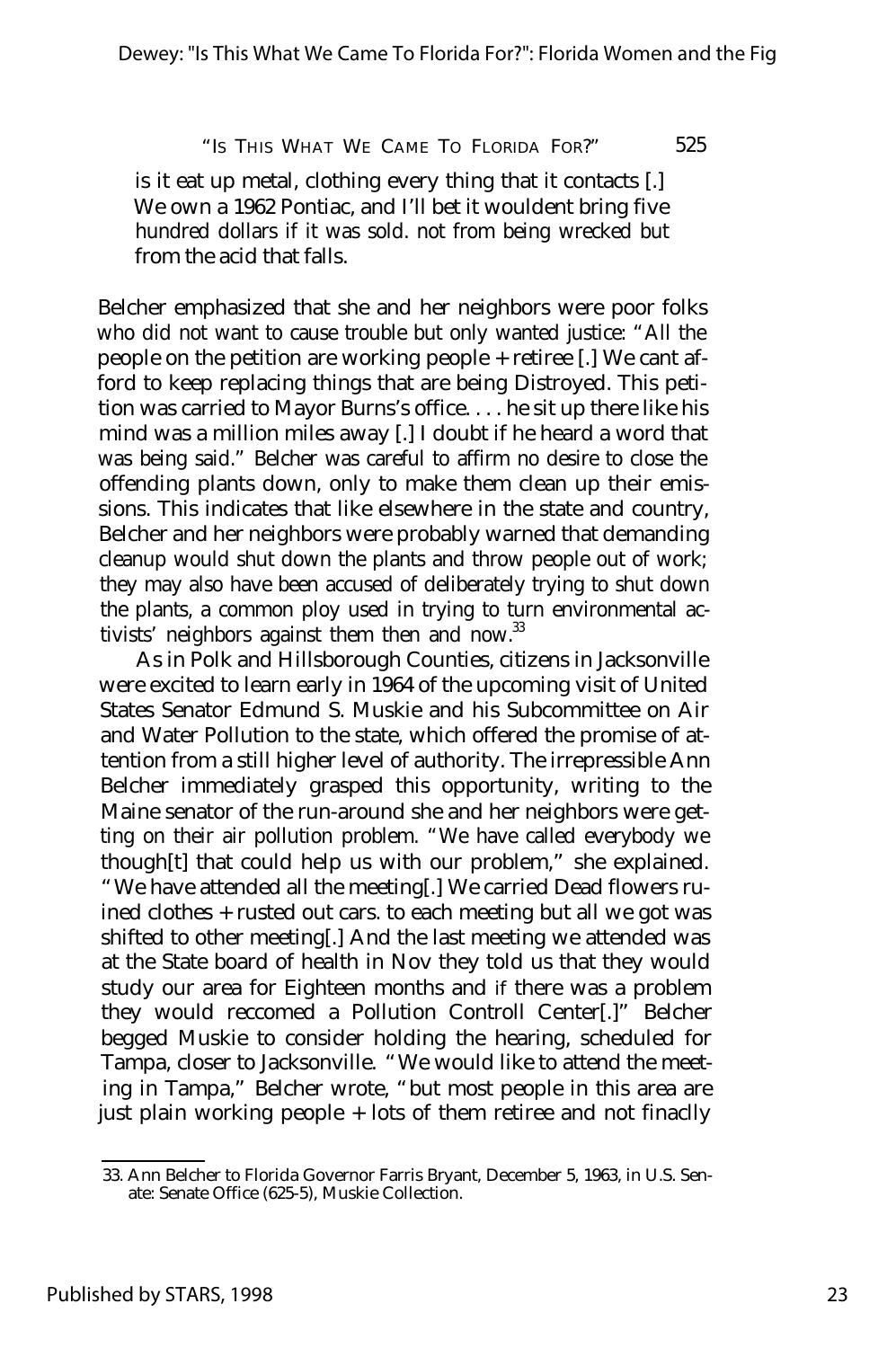able to go." She also warned the senator against believing anything Florida officials said about the situation in Jacksonville, observing, "[i]f you ask our health Dept I think they will give you the run around like they have us."<sup>34</sup>

Mrs. Joseph C. McGuffey, a neighbor of Ann Belcher's in Talleyrand, and Lula J. Dovi, a schoolteacher from Jacksonville, also wrote Muskie to urge him to hold hearings in Jacksonville. Hard as these women pled, though, the federal government remained unable to do anything more than assist research and control efforts undertaken by state and local officials. The Tampa hearing barely mentioned Jacksonville.<sup>35</sup>

Subsequent events helped to keep air pollution in the spotlight in Jacksonville. For instance, during December 1964, stagnant, windless atmospheric conditions allowed pollution concentrations to rise much higher than normal, bringing a week-long fumigation of the whole city that caused serious paint discoloration and great public displeasure. Then, beginning around May 15, 1965, residents of the neighborhoods of Springfield, Talleyrand, and Arlington, all of which were near industrial areas, again began to notice and complain of obvious and extensive damage to vegetation in their communities. The die-off continued into the summer months, leading local officials to hastily bring down another federal expert, who found evidence of "an interaction of chronic sulfur dioxide injury and low level fluoride exposure, modified in some cases by heavy dust loadings." The following year brought further public complaints from residents of Arlington about noxious fumes from a nearby asphalt plant, as well as another episode of nylon stocking disintegration. $36$ 

In 1965, the Florida legislature authorized the creation of the Duval County Air Improvement Authority, but little action followed in the next few years except for further research into the problem. In August 1966, Dr. Charles I. Harding, Program Director of the Air Pollution Research Laboratory at the University of Florida in Gainesville, published a *Final Progress Report: Greater Jacksonville Air Pollution Control Program,* which examined the results of

<sup>34.</sup> Ann Belcher to United States Senator Edmund S. Muskie, January 2, 1964, in U.S. Senate: Senate Office (625-5), Muskie Collection.

<sup>35.</sup> Mrs. Joseph C. McGuffy to Senator Muskie, January 6, 1964, in U.S. Senate: Senate Office (625-5); Lula J. Dovi to Senator Muskie, January 2, 1964, in U.S. Senate: Senate Office (1005-8), both in Muskie Collection.

<sup>36.</sup> Harding, *Final Progress Report,* 211-12, 216, 222-23, 351-52.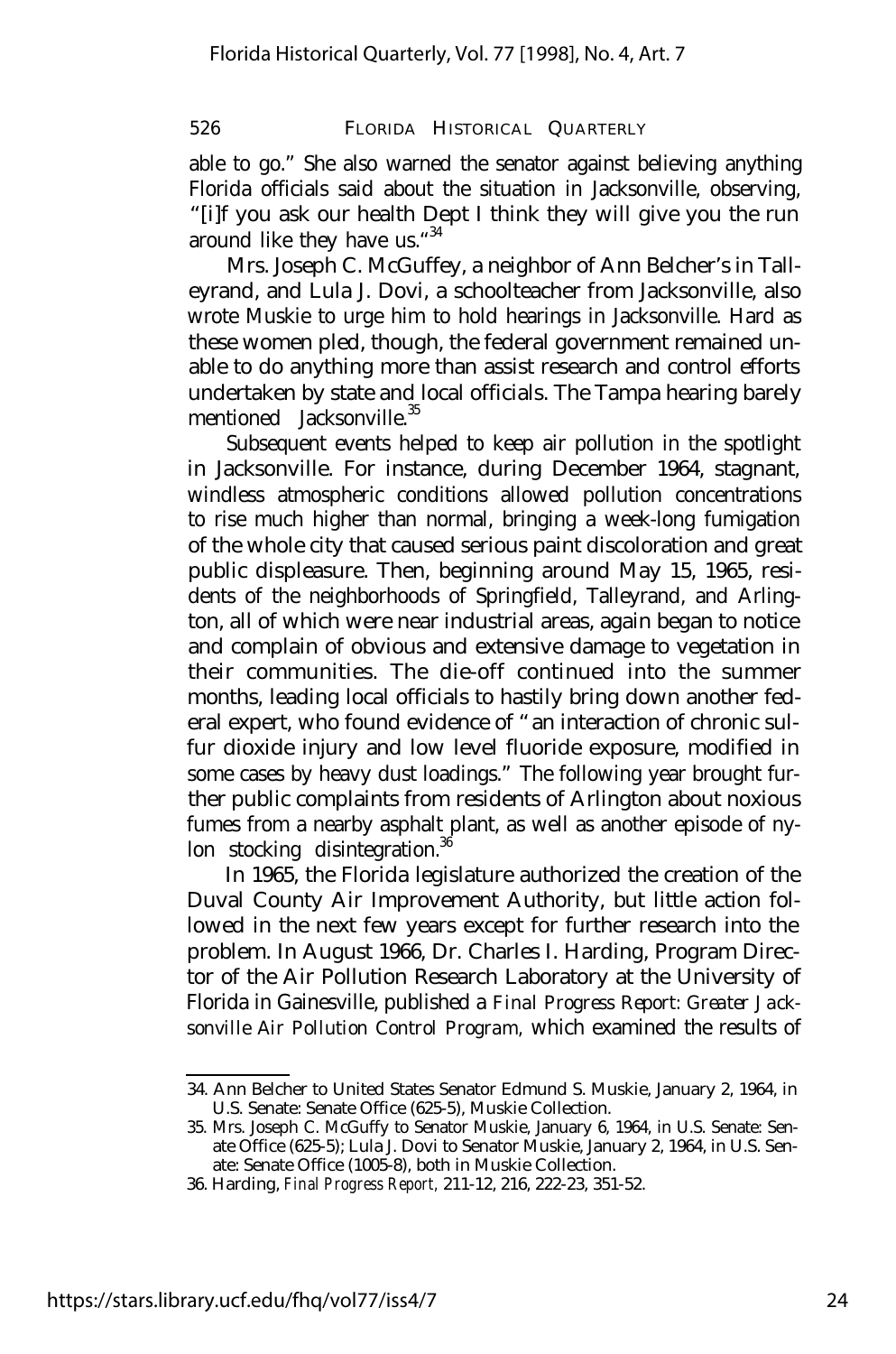local pollution studies. In his introduction, Harding profusely thanked various members of the governmental agencies involved and local business and industry for their cooperation; he made no mention of Ann Belcher or the other local citizens who had triggered whatever limited progress the city could claim on the issue. Thereafter, the city gradually set up its long-delayed air pollution control authority and emissions standards. $3^7$ 

Miami followed Jacksonville and the phosphate belt in developing an air pollution problem, but its situation was much less severe through the 1960s. Miami's pollution woes had less to do with industry and more to do with demographics. By the 1960s Dade County accounted for over a quarter of the state's non-agricultural jobs and more than one fifth of Florida's manufacturing employment. However, a large percentage of the non-agricultural positions were in the relatively non-polluting white-collar service sector, while Miami's major industries, such as food processing, sportswear manufacturing, metal fabrication, and aircraft maintenance, were generally less polluting than primary heavy industries such as steel, chemicals, and paper pulp. Recent arrivals, such as cement plants, and proposed new additions, such as two new electric-arc steel mills, showed a trend toward increased heavy industry and industrial pollution already evident in 1960, when the state's official *Report on Florida's Air Resources* was being written. Yet industry remained a relatively minor source of air pollution in southern Florida.<sup>38</sup>

Rather, Miami's growing air pollution problem resulted mainly from the huge numbers of people that had swarmed to the area since the 1920s, swelling the city from a mere town of just under 30,000 to a city of nearly 300,000 by the early 1960s. Almost half of Dade County's million residents had arrived after 1950, and neighboring counties had seen similarly explosive growth. In half a century, southern Florida had gone from a frontier to one of the most urbanized regions in the United States.<sup>39</sup>

Air pollution problems grew with the population. Some major pollution sources in southern Florida were businesses that supplied construction materials for Miami's unending building boom, such as cement plants and asphalt plants. In addition, smoky, burning

<sup>37.</sup> Ibid., ii-iii, 1-6.

<sup>38.</sup> Harding et al., *Report on Florida's Air Resources,* 44-45.

<sup>39.</sup> Ibid.; Gannon, *Florida: A Short History,* 85; Tebeau, *History of Florida,* 417, 431-32.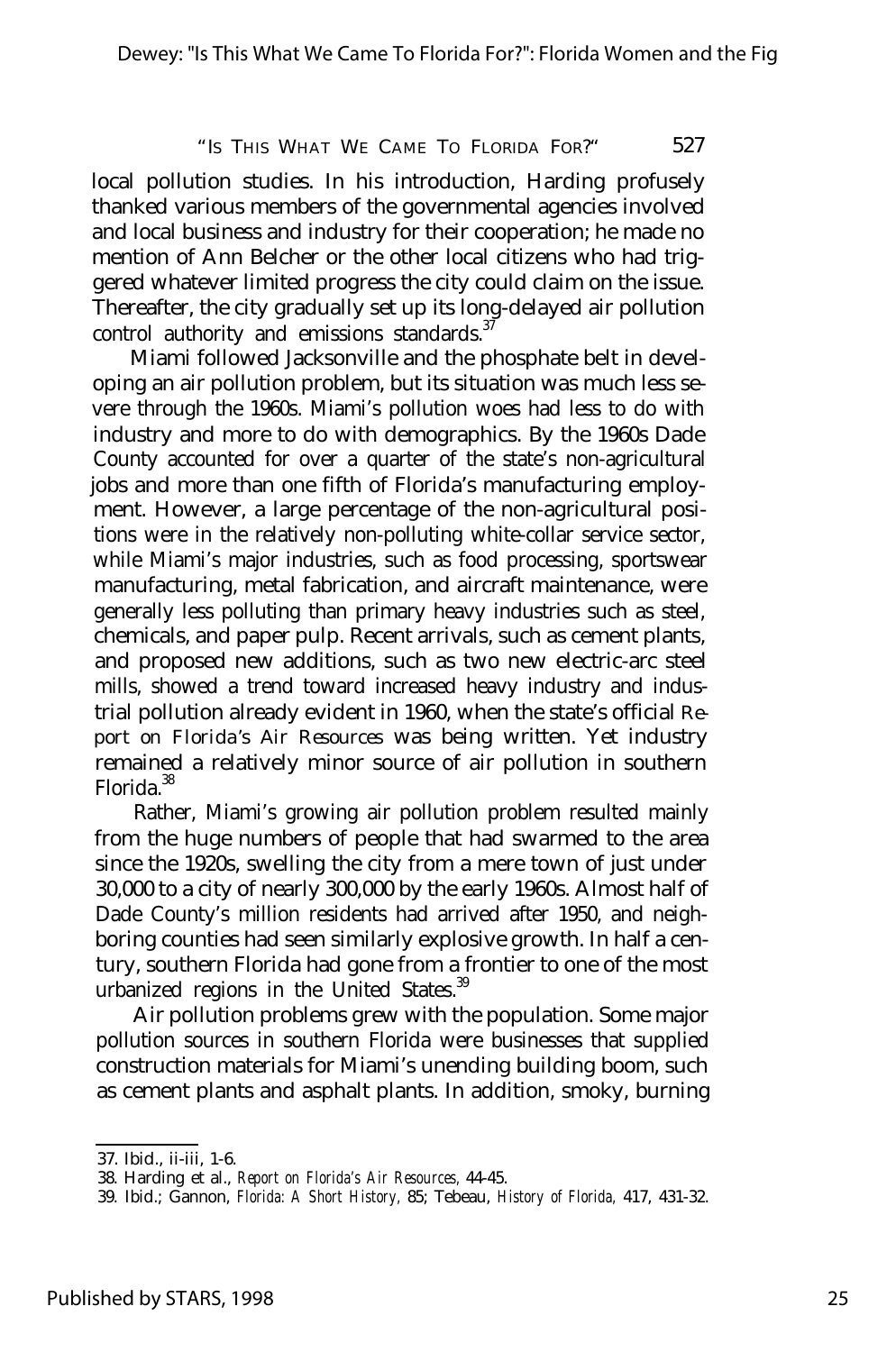dumps consumed the garbage from the hordes of newcomers. Fashionability and hot, humid weather led to a proliferation of smoky laundries. Jetliners full of tourists and potential immigrants polluted the skies around the region's bustling airports. Above all, like other sunbelt cities, Greater Miami was built around the automobile, with nearly half a million of them by 1959, and a daily gasoline consumption of over twenty tons per square mile per day, on par with smoggy Los Angeles. State officials warned in 1961 that Miami would already suffer from smog were it not for steady trade winds. The city experienced its first photochemical smog incidents in the early 1960s, leading alarmed local officials to seek help from federal experts. The federal authorities found no major problem but warned of serious potential risks both to regional agriculture and particularly tourism if industrial growth ruined the region's special attributes and turned Miami into just a warmer, muggier version of polluted industrial cities elsewhere.<sup>40</sup>

These worries were brought to a head in the early 1960s when Seadade Industries, Inc., of Florida, a branch of a major U.S. oil tanker operator, proposed building a large new oil refinery complex at Homestead. Located along the southern Florida coast, the project would process oil imported from the Middle East and Latin America. The refinery would only take up a portion of the building site, but the remainder of the 2,200-acre location would cater to related petrochemical operations and other light industry. Since the refinery would be receiving ocean-going tankers, it would require both new port facilities and a channel through offshore reefs for the large ships, requiring a permit from the U.S. Army Corps of Engineers. The proposed petrochemical complex also threatened serious air and water pollution near two of southern Florida's most spectacular tourist attractions— both the Everglades National Park, about 15 miles west-southwest of the refinery site, and the John Pennekamp (Key Largo) Coral Reef Preserve,

<sup>40.</sup> Harding et al., *Report on Florida's Air Resources,* 36-37, 44-45; Jean J. Schueneman to Wilson T. Sowder, March 14, 1961, in DAP 1961-62, file "Florida Air 311"; "Trip Report— Miami, Florida— April 10-14, 1962," memorandum from Dean Matthews, June 11, 1962, in DAP 1963-64, file "Cooperation 2— Florida"; "Trip Report— Miami, Florida," memorandum from C. Stafford Brandt to Jean J. Schueneman, April 17, 1962, in ibid.; "Letter from Harold E. Kendall, Jr., to Secretary Orville Freeman," memorandum from C. Stafford Brandt to Arthur C. Stern, June 11, 1963, in ibid.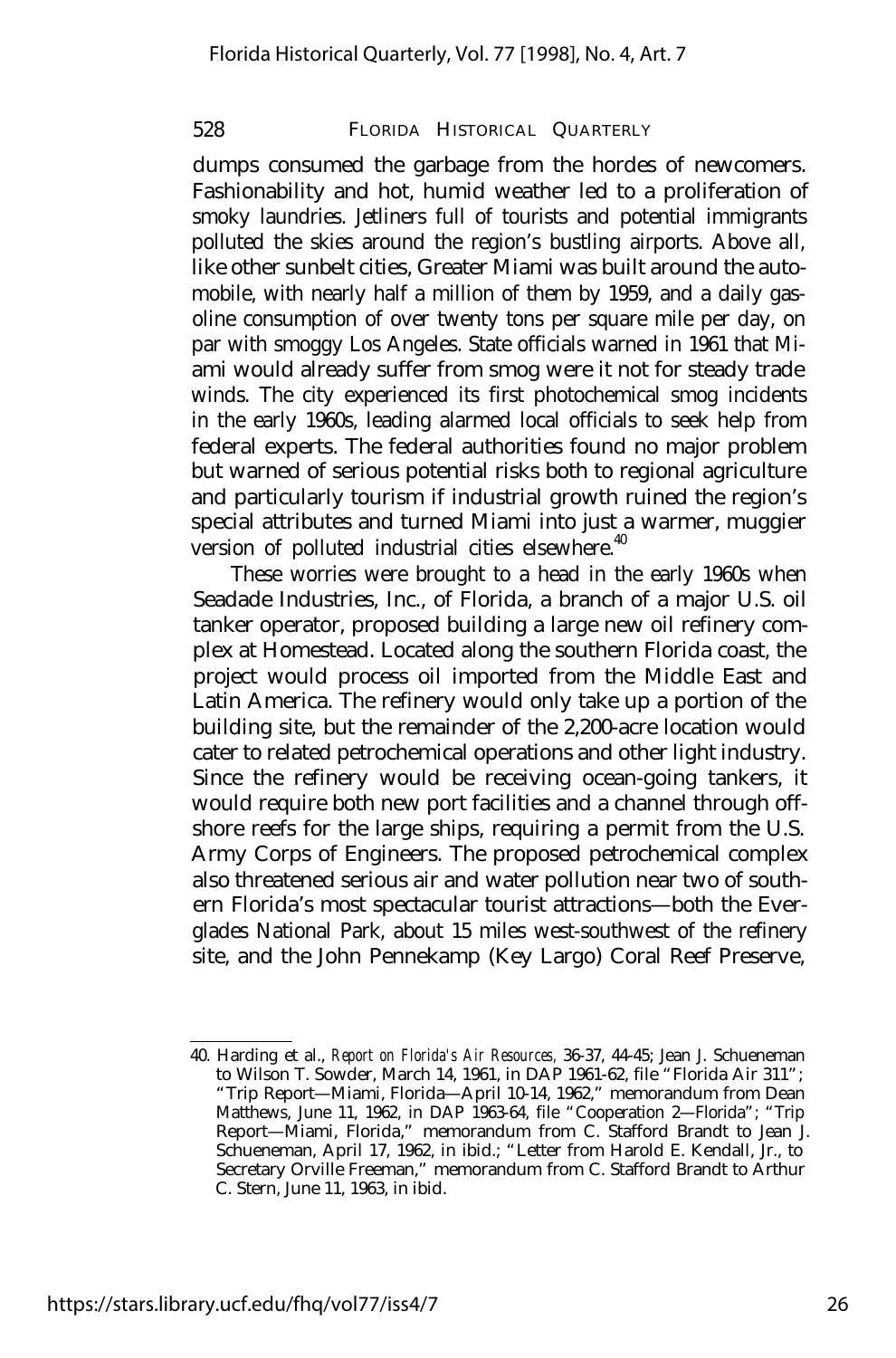then the nation's only underwater park, less than 4 miles south of the proposed ship channel. $^{41}$ 

As a result of such threats to their special local environment, concerned residents of southern Florida mobilized to protest the construction of the proposed refinery. In Miami in January 1962, a citizens' organization called the Safe Progress Association (SPA) initially formed around a small core of local conservationists to fight the Homestead project. The Association affirmed the necessity and desirability of economic growth and diversification but blasted the refinery plan as "'dirty' industry which would destroy our clean air and water and consequently our recreation and basic tourist economy." The group instead called for growth through "light, clean industry."<sup>42</sup>

At an initial hearing on January 11, 1962, concerning the rezoning of the 2,200-acre Seadade project site, the local anti-refinery activists mustered twelve members to go and speak against the proposal. The county commissioners let them talk for an hour, but it only took ten minutes of testimony from the representative of the Seadade corporation to convince the officials to vote unanimously in favor of rezoning the site along Biscayne Bay as "industrial unlimited." The group then began the slow, laborious process of educating the public about the issues involved in the refinery project and what they had to lose. They distributed a pamphlet entitled *The Creeping Peril! Industrial Pollution and You— Fact Book.* Drawn largely from information collected by Miami's own city manager regarding possible serious economic harm to the local tourist industry and further warning of possible injury to health, this pamphlet gave strong reasons to stop the Seadade refinery. The authors blasted county officials for their rezoning decision, warning, "This monstrous thing which has been thrust upon us without our consent may very well spell the beginning of the end of Dade County as a major tourist center and its beginning as the Smogville of the

<sup>41.</sup> Secretary of Interior Stewart L. Udall to Secretary of the Army Cyrus R. Vance, November 30, 1962, in DAP 1963-64, file "Cooperation 2— Florida"; W. F. Schaub to Secretary Udall, December 14, 1962, in ibid.; Arthur C. Stern, "Proposed Portion of Reply to 6/3/63 Letter of Secretary Udall to Secretary Celebrezze Re: Air and Water Pollution, Dade County, Florida— DRAFT," June 7, 1963, in ibid.

<sup>42.</sup> *The Creeping Peril! Industrial Pollution and You— Fact Book* (Miami, [1962?]), in ibid; Polly Redford, "Small Rebellion in Miami," *Harper's,* February 1964, 97- 101.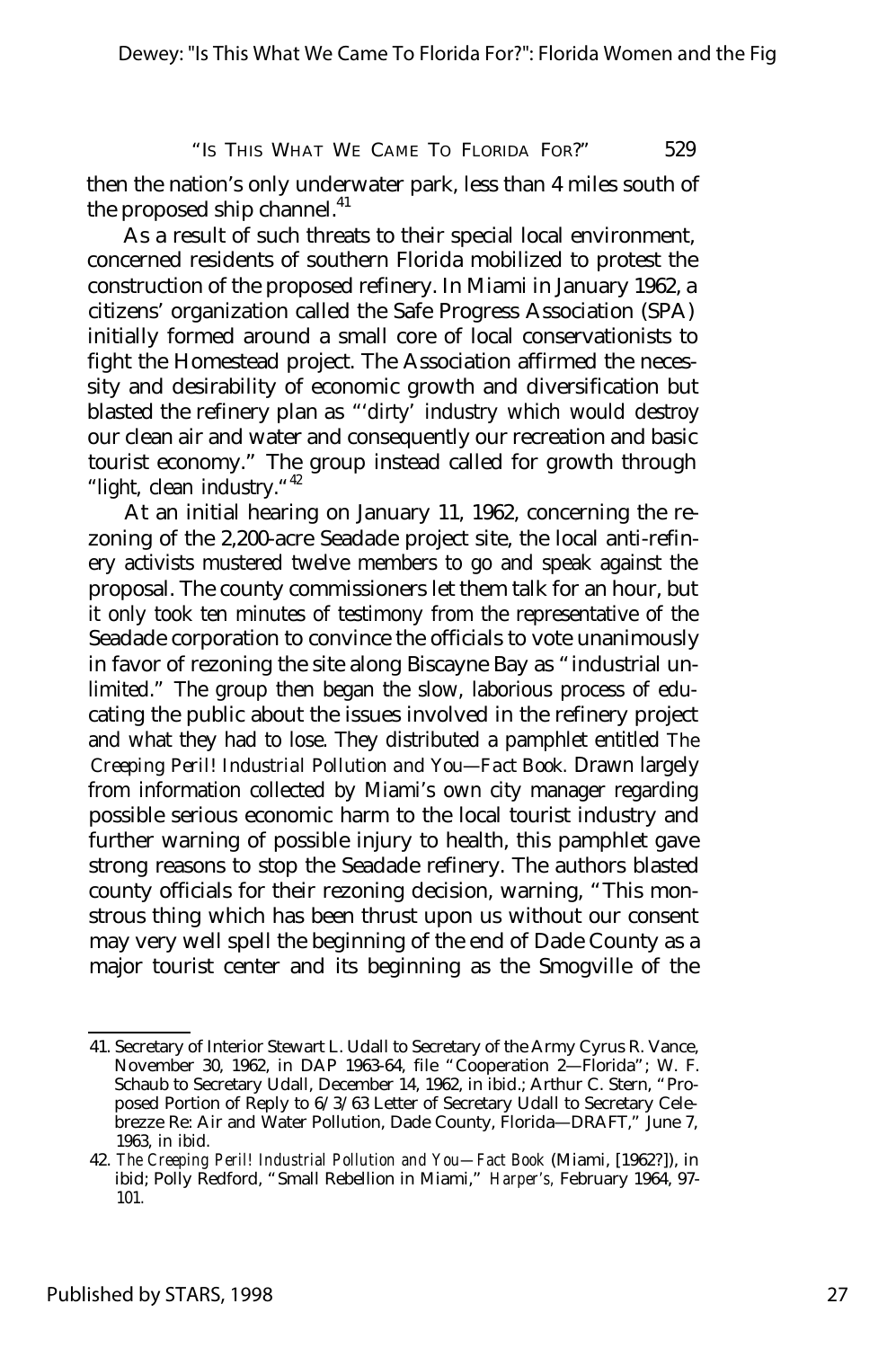south." It further reminded readers, "Notice that there is no such thing as a pollution free refinery and notice also that medical men have said that there is no such thing as a SAFE level of pollution." Elsewhere in the pamphlet, the editors printed a similarly alarming message: "You Will Be A Victim of Dade County's Destruction!"43

Although the original, twelve-member SPA was primarily led by men, it was significantly helped by the group's one-woman "women's division," Belle Scheffel, who had connections to various other conservation and women's groups as "treasurer of the local nature conservancy, past president of the council of garden club presidents, founder of the Kendall Garden Club, the South Florida Garden Club, and the first garden club on the Florida Keys." Scheffel spoke before these groups and others, helping to rally local women's clubs against the proposed refinery and in favor of new pollution control legislation for Dade County. Members of such clubs, sharing the long-established special interest of women's clubs around the nation in aesthetic considerations, cleanliness, and health, were already predisposed to be concerned about threats to scenic beauty and the health of their families, and they helped stimulate wider public support for environmental protections in their communities.<sup>44</sup>

The impending threat of the Seadade refinery helped catalyze public concern about air pollution and created pressure for passage of a strict air pollution control ordinance in Dade County. After a public hearing in January about a proposed ordinance drafted by the SPA, at which many ordinary citizens criticized the refinery proposal, the Dade County Commission passed the tough new regulations on April 23, 1963, over the objections of local developers and industrial interests, though the refinery remained an open question. A visiting federal air pollution control official found the new air pollution law to contain "all safeguards against evasion that can reasonably be written into law, in the present state of knowledge." Local activists still vowed not to be satisfied with what they termed "the weak new antipollution ordinance," and they promised to continue the fight to prevent the Seadade refinery complex from ever being built. Miami, with its large tourist industry, environmental amenities, and comparatively high environmen-

<sup>43.</sup> Redford, "Small Rebellion in Miami"; *The Creeping Peril!,* 3; M. L. Reese, "Report to the City Commission of the City of Miami on the Proposed Oil Refinery in South Dade," April 25, 1962, reprinted in *The Creeping Peril!.*

<sup>44.</sup> Redford, "Small Rebellion in Miami."